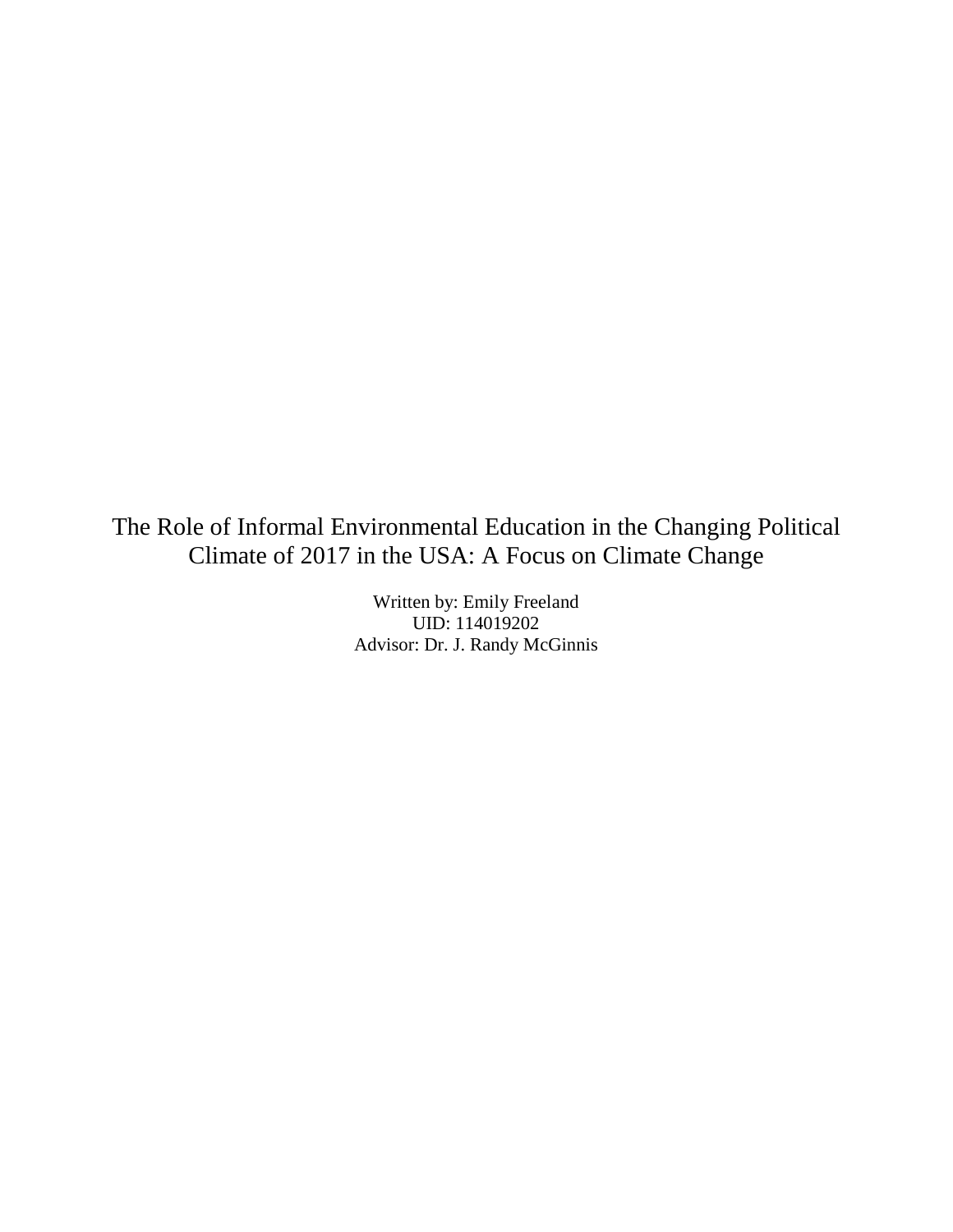### **Abstract**

The campaign leading up to the 2016 United States (U.S.) presidential election and subsequent transition of federal political power in the Executive Branch from the Democratic Party to the Republican Party has received worldwide attention. The most notable feature of the 2016 election was the nature of the discussion and debate of key political issues, one of which was climate change. With the transition to a new presidential administration there has been a notable shift in the political discourse surrounding climate change and the future role that the U.S. will have in mitigation efforts. The increasing connection between climate change and what is perceived as the economic well being of the U.S. has resulted in climate change becoming a political wedge issue at the center of public debate, rather than a scientific issue. This paper sought to investigate the role of informal environmental education in the changing political climate of the U.S. The strong link between climate change and politics has had a substantial impact on the ability of the formal education system to bring the subject into the classroom. Informal environmental education has the potential to have a significant impact on the ways in which the U.S. deals with climate change. Environmental education, especially the topic of climate change, is an inherently political and controversial issue. Moving forward it will become increasingly necessary to widen our definition of education and truly embrace the ideas behind life long learning. Through the creation of thoughtful bridges between formal and informal education, by recognizing the strengths and limits of each field, it will be possible to create more holistic and meaningful learning experiences throughout a person's lifetime.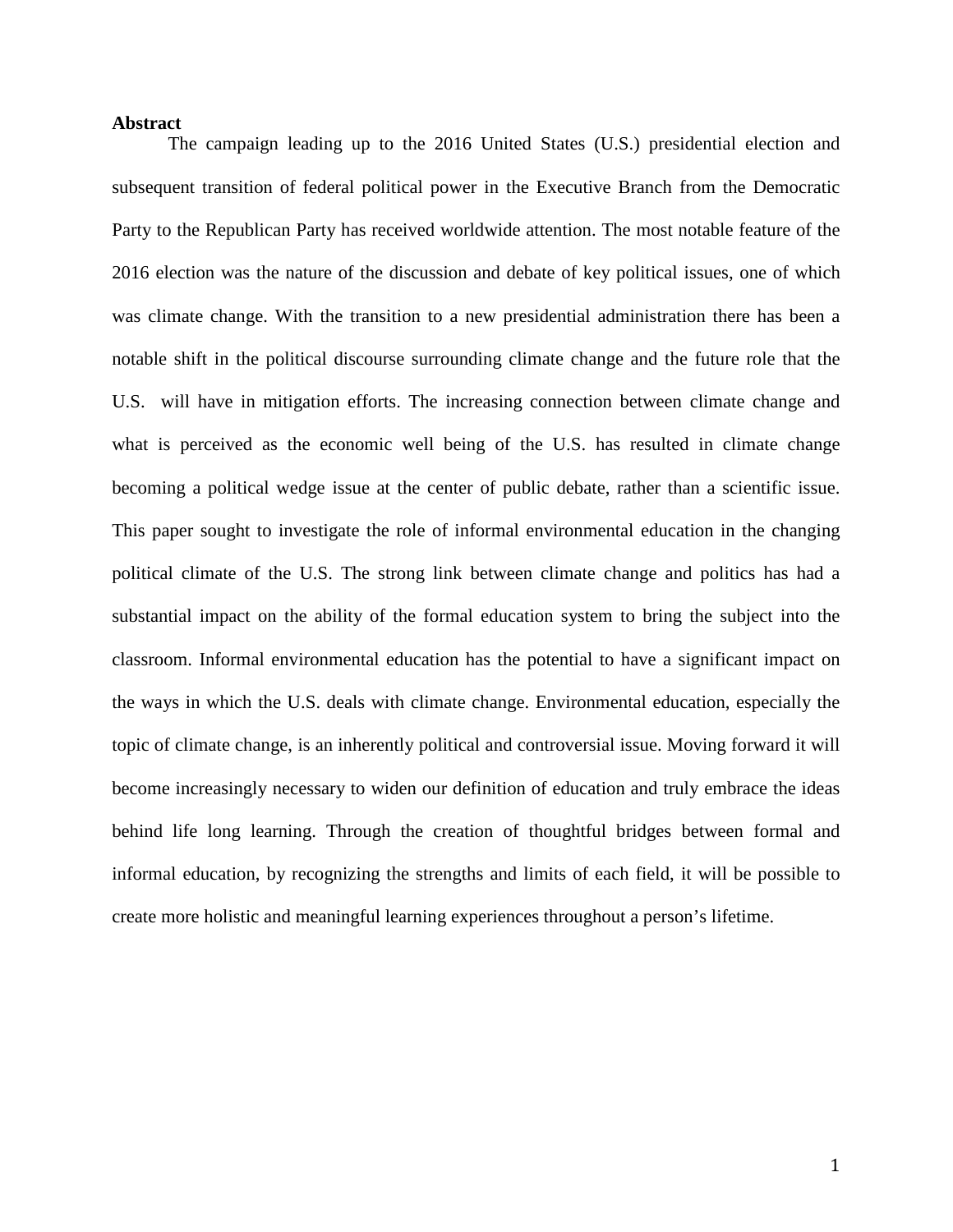# **Introduction**

The campaign leading up to the 2016 United States (U.S.) presidential election and subsequent transition of federal political power in the Executive Branch from the Democratic Party to the Republican Party has received worldwide attention. Many reasons exist for this increased interest, including a record number of candidates vying for the Republican nomination and the first female candidate to win the nomination of a major political party. The most notable feature of the 2016 election was the nature of the discussion and debate of key political issues such as immigration, women's rights, education, and climate change. In the coming years, decisions that are made surrounding any one of these issues will have a significant impact on the future direction of our country. However, the political decisions made about environmental policy will not only have significant implications for the U.S., but for the entire planet. With the transition to a new presidential administration there has been a notable shift in the political discourse surrounding climate change and the future role that the U.S. will have in mitigation efforts.

During the Obama administration (November 2015), world leaders came together to discuss climate change and the steps that needed to be taken in order to decrease human carbon emissions, which resulted in the Paris Agreement, whose "central aim is to strengthen the global response to the threat of climate change by keeping a global temperature rise this century well below 2 degrees Celsius" (United Nations Framework Convention on Climate Change, 2014). The Paris Agreement marks an important milestone in history in that the countries that signed accounted for 97% of the world's greenhouse gas emissions compared to the 14% accounted for in the Kyoto Protocol (signed 1997). In the Paris Agreement, the U.S. pledged to reduce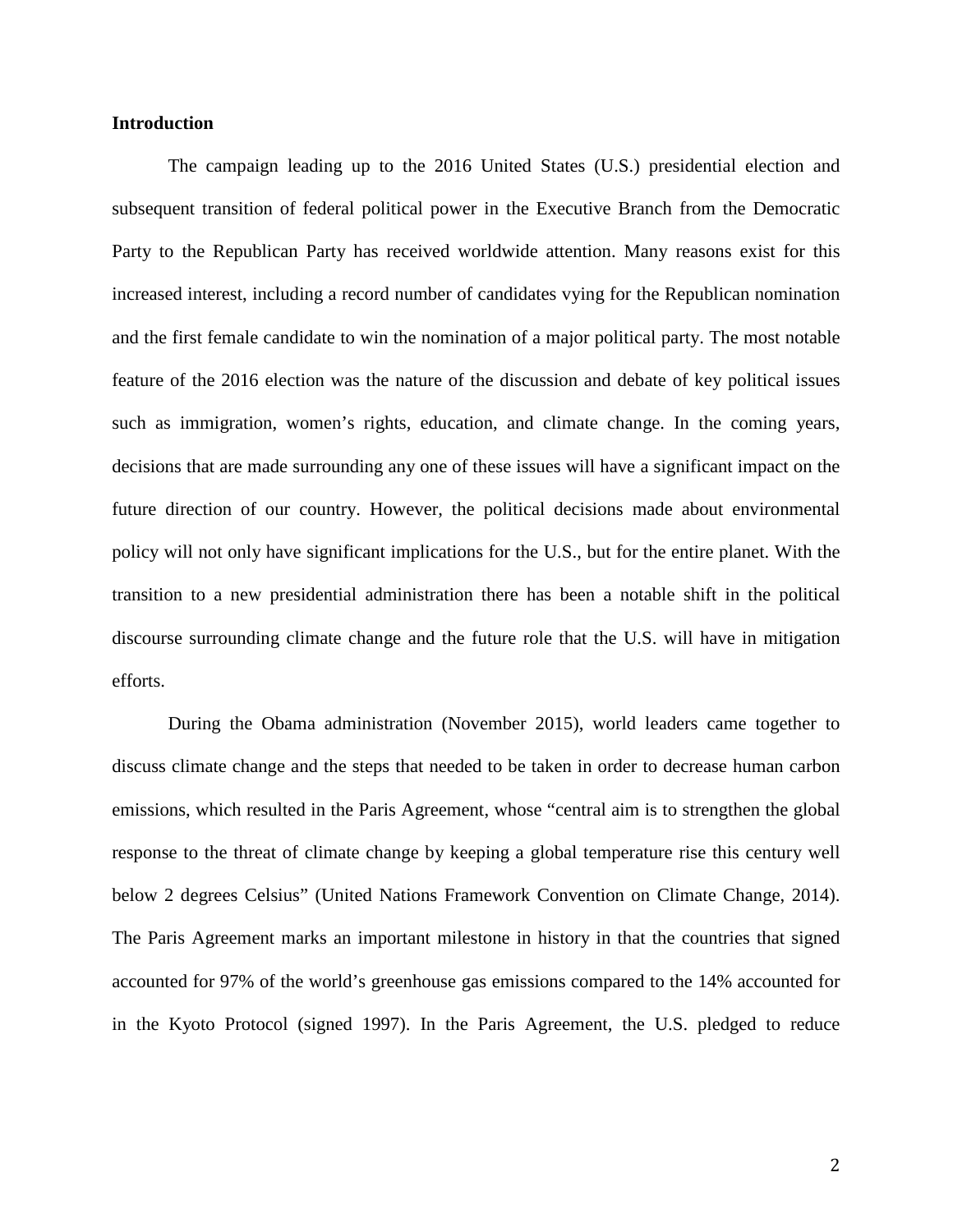greenhouse gas emissions with a "target of a 26 percent reduction in emissions below 2005 levels by 2025" (Ki-moon & Stavins, 2017).

Throughout the U.S. presidential campaign, and continuing into the beginnings of the newly elected administration, President Donald Trump has expressed his desire to change the narrative of the U.S. environmental policy. One of his proposals was to withdraw the U.S. from the agreement. While the possibility of the U.S. exiting the Paris Agreement is significant in itself, the new administration has also come under fire for the appointment of Scott Pruitt as the Administrator of the Environmental Protection Agency and the subsequent changes to both the climate change content available on the websites of the EPA and the White House (Hiltzik, 2017). The shift in the national narrative that occurred due to the transition of power between administrations with drastically different views on the environment and the role the government in protecting it has begun to have and will continue to have significant impacts on the public discussions of many key issues in our country, including education and climate change.

In the midst of the current political and public debates concerning climate change, a critical intersection that must be examined is that of climate science, education, and our national political narrative. The ways in which students learn about climate change and the political debate that has developed around it will shape the future of our country for generations to come. Education needs to play a central role to prepare students to navigate the debate and become informed, active citizens, thereby creating a more ecologically aware population. Nevertheless, the discussion that typically surrounds education is centered on the formal K–12 systems. By limiting our focus to this relatively small amount of time a child spends in compulsory education puts an extreme amount of pressure on the formal school systems and discounts the limitless learning opportunities that a person will experience outside of the classroom not only as a child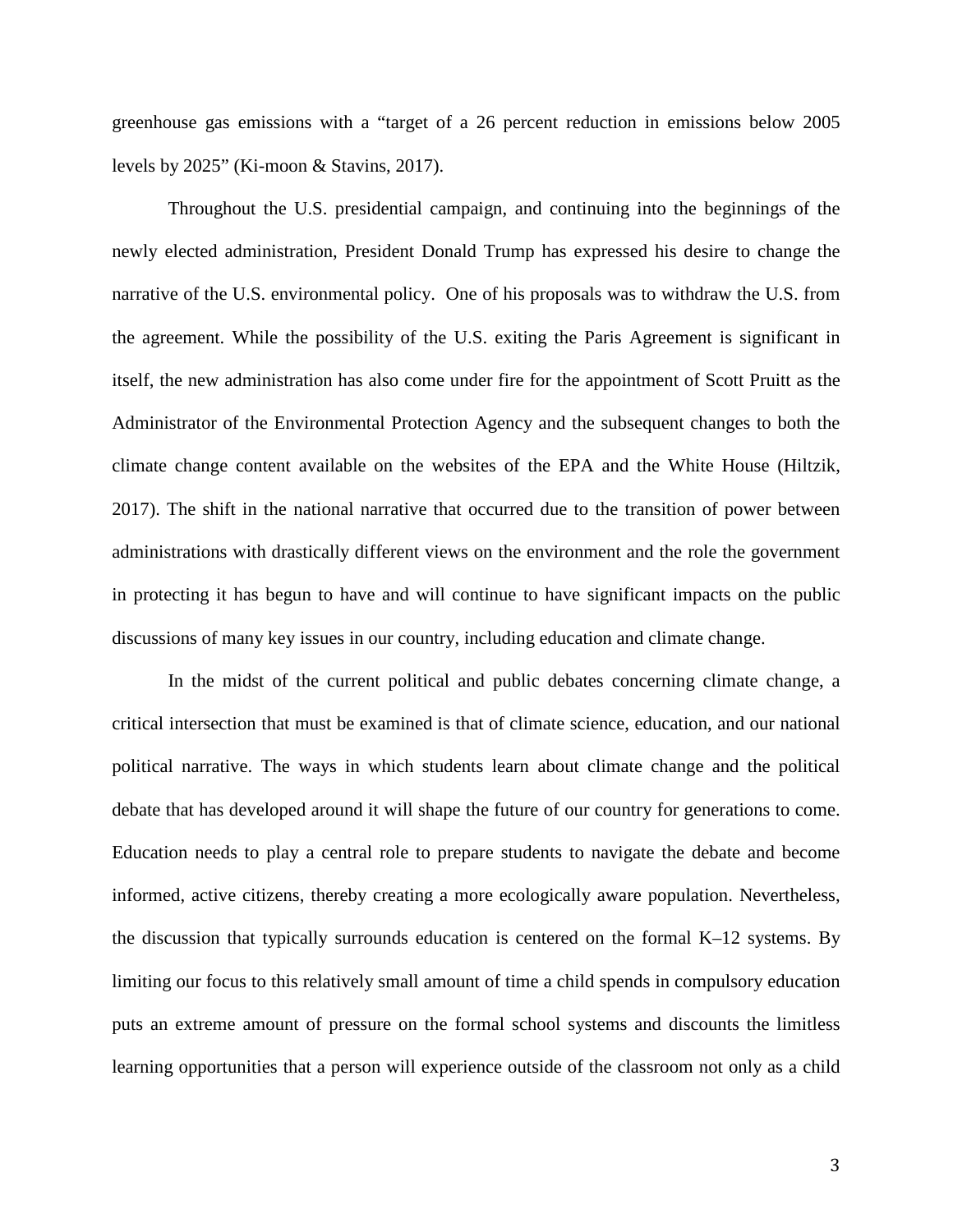but throughout their adult life. In order to address societal issues such as climate change, it is necessary to leverage as many educational recourses as possible and promote a learning culture that continues throughout a person's life.

Understanding the interaction between political ideology and opinions on topics that have become highly politicized and controversial is important to understanding not only how these issues are being taught in schools, but if they are taught. In a majority of states in the U.S., the approval and/or adoption of education standards are the responsibility of the state legislature. The current political climate of a governing body and "feedback from constituencies which is often based on the political climate" are two of the most influential factors in the decision to adopt education standards (Pruitt, 2014, p. 153). Standards that are developed to include topics that may cause conflict would be more likely to be rejected and replaced with standards that better represent the current political climate. Similarly, even when standards for controversial topics are in place, teachers who choose to cover this material in their classrooms may face pressure from parents, the administration, or other community stakeholders to present the information from a specific perspective or not present the information at all (Wise, 2010).

Informal environmental education has an important role to play as the political narrative in the U.S. changes during the transition to and in the new presidential administration. It affords the unique opportunity of being able to reach people of all ages and allow participants to engage in learning opportunities without the stress of evaluation and in a less structured environment that provides more flexibility and learner choice (Bell, Lewenstein, & Feder, 2009; Eshach, 2007). The field of environmental education can play a critical role in educating the public about climate change because of its inherent political context due to the fact that it is driven by the value that is placed on the environment (Chapman, 2011). By addressing climate change and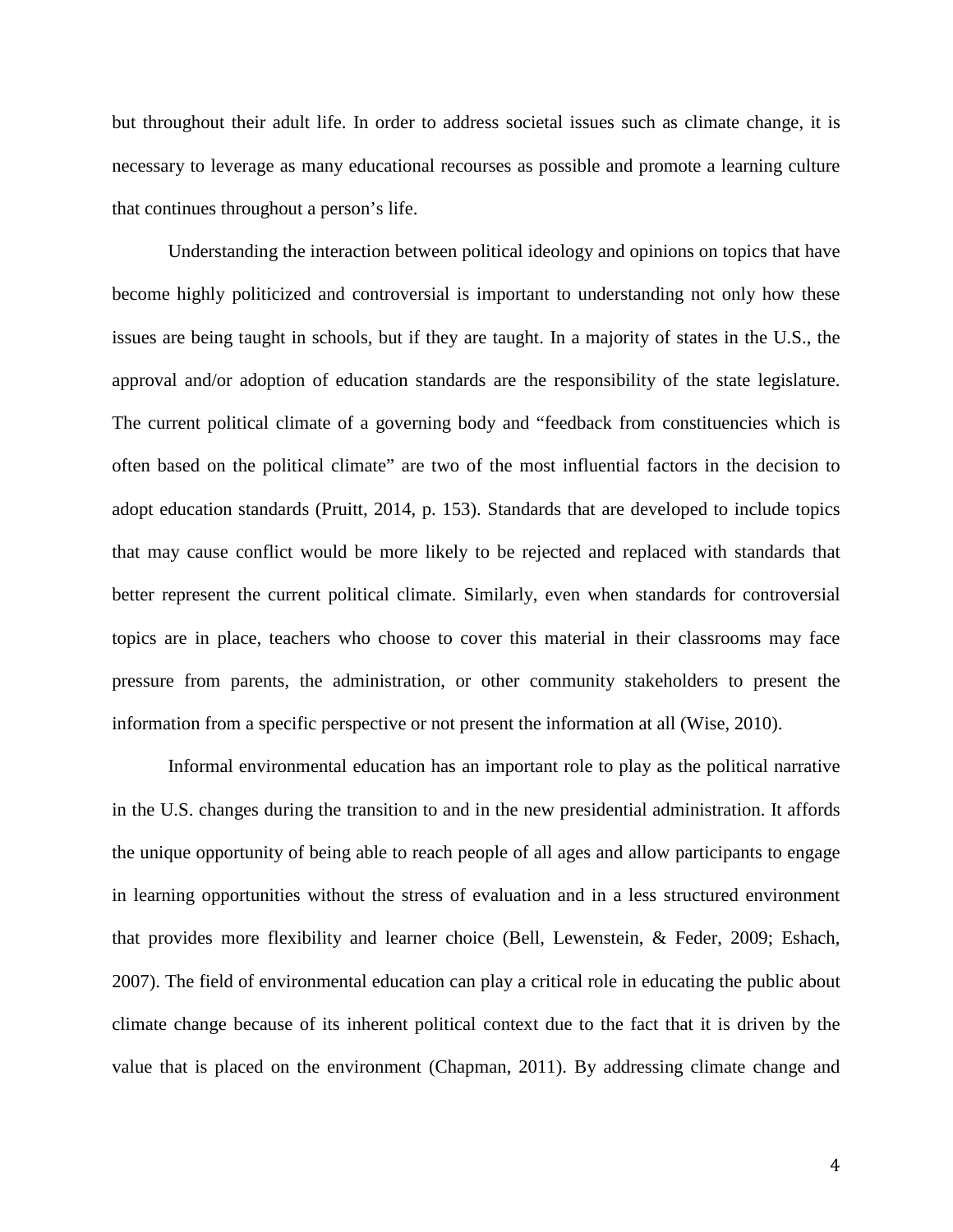other environmental problems within the political context in which they exists allows the student to not only learn the science content knowledge behind the problems, it also prepares them to be able to more effectively seek out and identify credible sources for information and critically participate in the democratic process.

### **Literature Review**

## *Public Perception of Climate Change and Environmental Concern*

The environmental movement in the U.S. can be traced back to the 1960s. A consensus opinion among those involved in the environmental movement began with the publication of the seminal book, *Silent Spring*, by Rachel Carson in 1962 (Stevenson, 2007). In the book Carson discusses the severe environmental consequences caused by the use of chemical pesticides such as DDT and other harmful practices. Since this moment in history, the level of concern for the environment in both the political and public spheres have shifted in focus and fluctuated in intensity. Simultaneously, political party affiliation and political ideology has become an increasing influential factor in the determination of a person's perception of climate change and the current crisis our environment is facing (Dunlap & Van Liere, 1978; Buttel & Flinn, 1978; McCright & Dunlap, 2011; McCright, Xiao, & Dunlap, 2014).

With the emergence of the environmental movement, Dunlap and Van Liere (1978) noted that a significant paradigm shift occurred throughout the U.S. during the 1960s and early 1970s. The emergence of the environmental movement and resulting awareness within the general public began to directly challenge the dominant social paradigm, which had dominated our society's worldview, that nature was seen as a tool at the disposal of the human race. Surprisingly widely accepted, the "New Environmental Paradigm" that had begun to form during the early 1970s, combined ideas such as "balance of nature," "limits to growth," and "the need to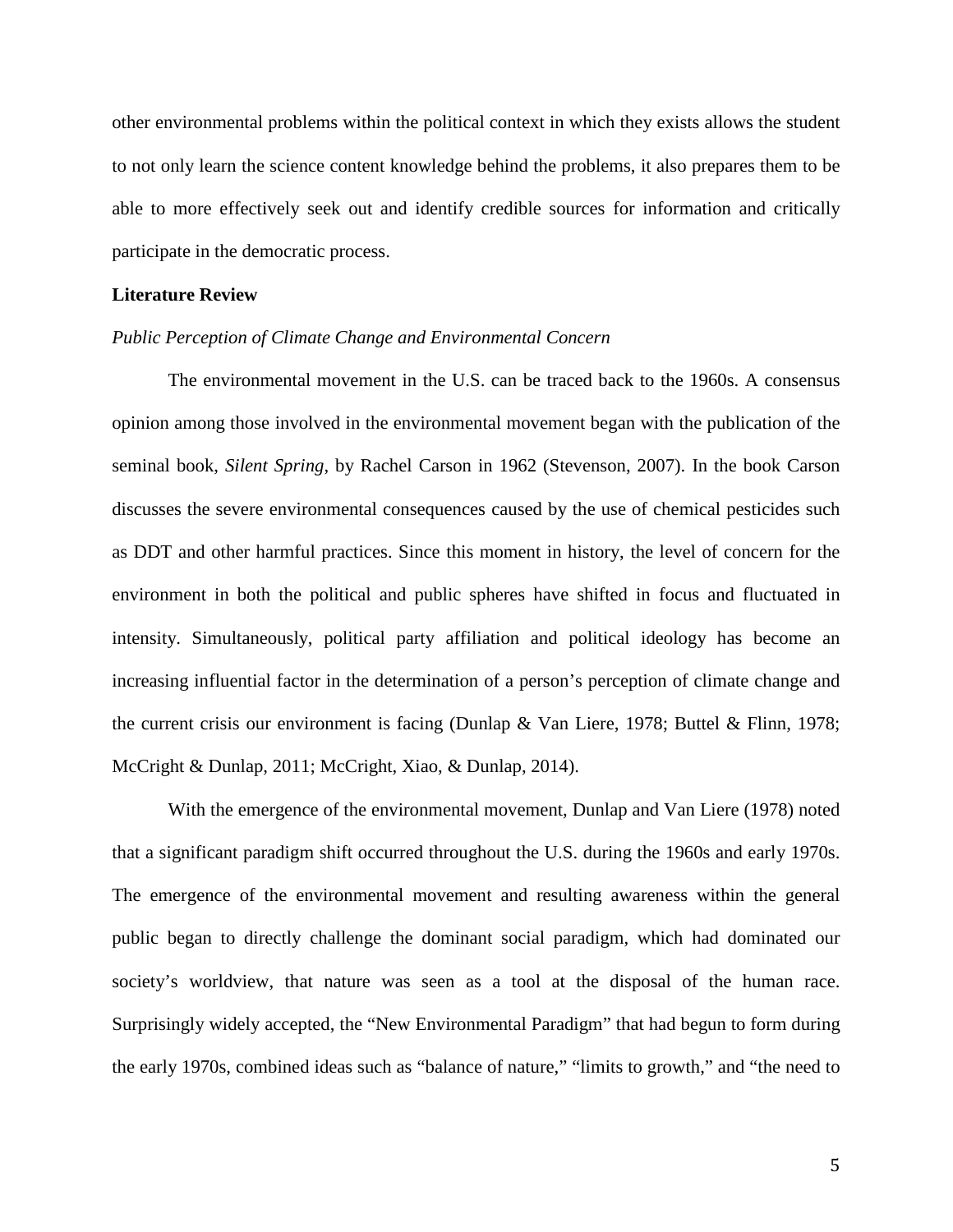reject the anthropocentric notion that nature exists solely for human use" (Dunlap & Van Liere, p. 10, 1978).

As the environmentalists were encouraging this new worldview and the public at large was beginning to accept these new ideas moving forward, Buttel and Flinn (1978) examined the relationship between political party identification and support for environmental protection. The study found no significant relationship between party affiliation and concern for the environment. The nonpartisan nature of environmental protection that was seen throughout the 1960s and early 1970s has been linked to multiple factors: (1) the environmental degradation was viewed as a large enough problem that the public believed that government involvement was required to provide the necessary resources, (2) the air and water quality were impacting people of all political affiliations, and (3) no direct threat to the U.S. economy or 'way of life' was identified by politicians or the general public when protective measures were put in place (Buttel & Flinn, 1978; McCright, Xiao, & Dunlap, 2014; McCright & Dunlap, 2011). It is these last two areas that have experienced the most change resulting in the current public and political conflict and debate surrounding environmental policy and protection.

Concern for environmental issues began breaking down along party lines as Hamilton (2011) found that Democrats who felt that they had a better understanding of climate change also perceived higher threat levels from it, while the opposite was true amongst Republicans. McCright and Dunlap (2011) and McCright, Xiao, and Dunlap (2014), found that political party affiliation and political ideology had a significant relationship with beliefs about and perceived threats from climate change. McCright and Dunlap (2011) conclude "the culture wars have thus taken on a new dimension, with serious implications for long-term societal resilience" (p. 180). McCright, Xiao, and Dunlap (2014) further examined the relationship between educational level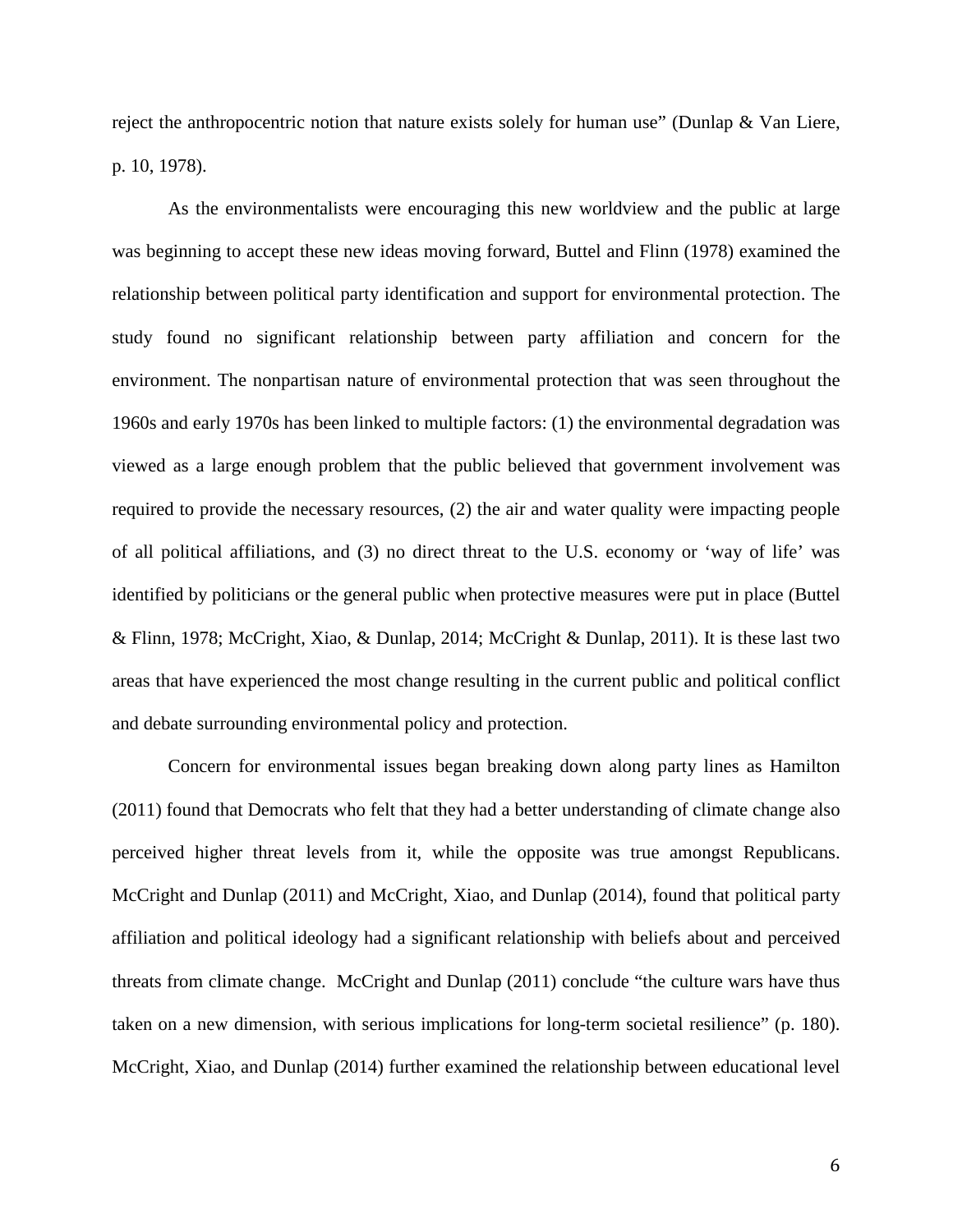and amount of concern about climate change and environmental protection. While increased education led to an increase in concern in those who identified themselves as Democrats, the opposite was true for those who identified as Republicans. The presence of this relationship is a remarkable shift from the studies completed in the early 1970s and the authors argue that as the divide between political parties over this issue continues to increase, substantial impacts on policy will result in the coming years.

This divergence between the two major political parties in the  $U.S.<sup>1</sup>$  $U.S.<sup>1</sup>$  $U.S.<sup>1</sup>$  (Democratic and the Republican) political parties with regards to environmental policy in the U.S. can be traced to the mid-1990s. With the election of Bill Clinton to his first term as President of the United States, there was a small window of time in which Democrats controlled both the executive and legislative branches of the government. During this time, global warming was accepted as a problem that warranted government attention. However, in 1994, Republicans gained control of Congress and quickly began to push back against environmental policy and climate science. This period has been referred to as the "Republican Revolution" (McCright & Dunlap, 2011). During this time, political groups began to turn the issue of climate change from a scientific subject to a political wedge issue (Hamilton, 2011; McCright & Dunlap, 2011). This push was driven by media campaigns and the promotion of 'scientific research' that was presented directly to politicians and the public without going through the peer-review process. This campaign and the resulting shift in the influence of education on a person's level of environmental and climate change awareness demonstrate the "efficacy of media campaigns that provide scientific-sounding arguments… [to] reach educated but ideologically receptive audiences" (p. 239-40, Hamilton, 2011).

<span id="page-7-0"></span><sup>&</sup>lt;sup>1</sup> There are other political parties that exist in the U.S. (e.g, Green and Libertarian), however, due to low membership numbers they have not been considered in this paper.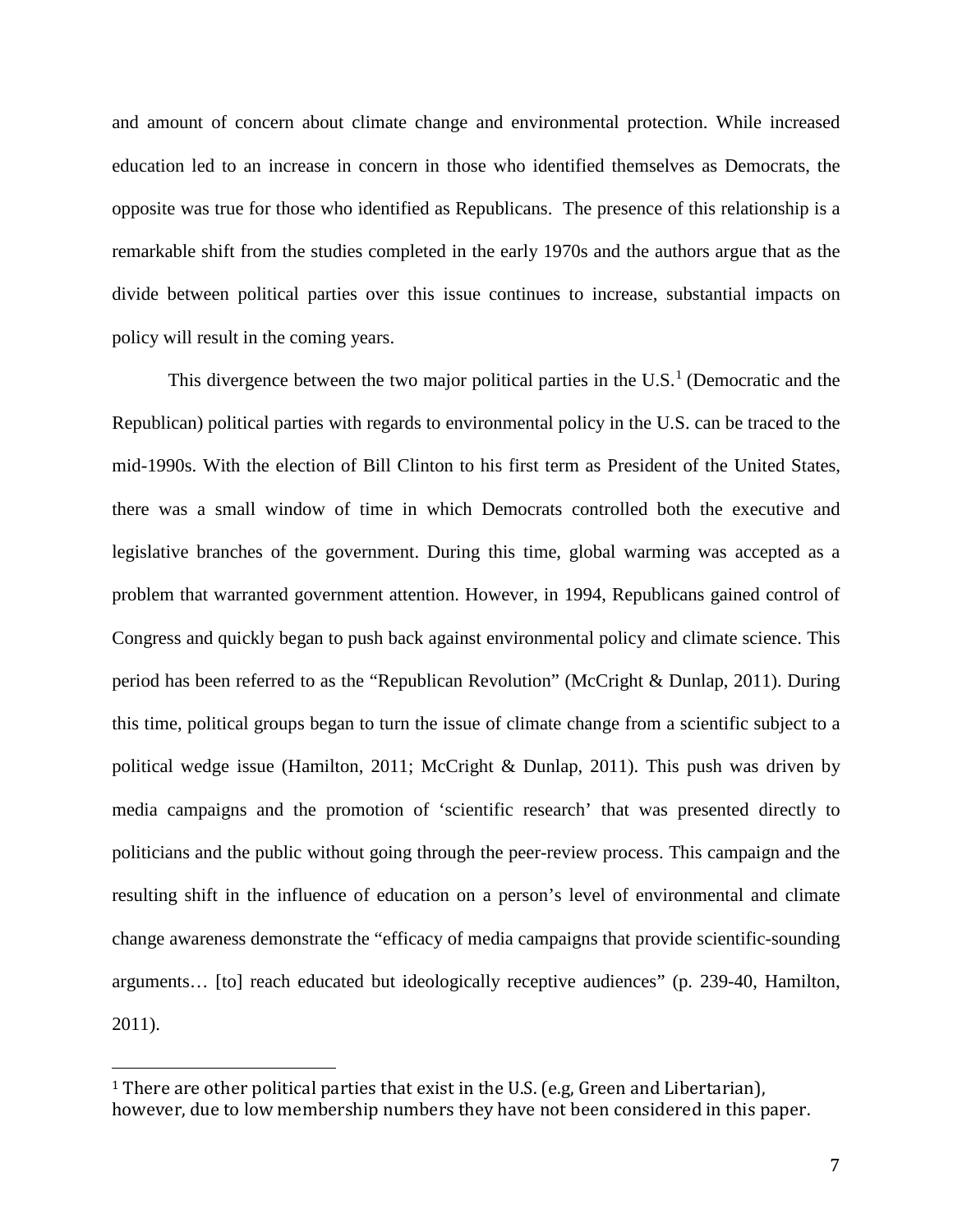The results of these most recent studies are cause for concern as they provide evidence contrary to the commonly held belief that increased education and increased understanding of environmental science and awareness of climate change will lead to increased pro-environmental attitudes and behaviors, and is something that should be kept in mind from the education perspective (McCright & Dunlap, 2011). Another important element of public perception of climate change is the continuous flow of new scientific information that is available to the public. Due to the fact that climate change is a global process that will continue to have a variety of impacts on different parts of the world for the foreseeable future, the research and information that is being put out by the scientific community will continue to change with it. While this is a normal and accepted reality within the scientific community, the shifts within the scientific community have the ability to instill doubt and mistrust in populations that do not fully understand the nature of science. McCright and Dunlap (2011) argue that the continuous flow of new information and new understandings of climate change will continue to increase the political divide because of the way in which a person filters and interprets new information is heavily influenced by political orientation and long held beliefs and values.

# *Influence of Politics on the Formal Education System*

Historically, schools were designed to create factory workers and replicate current social conditions, rather than foster critical thinking and social inquirers (Stevenson, 2007). Within today's democratic society education plays a critical role. As a student progresses through school they are expected to not only acquire the necessary content knowledge and skills to become a productive member of society, they are also expected to gain the knowledge and skills that will allow them to participate in the democratic process effectively. However, these goals of education have led to a large amount of tension in the politics of education. As our society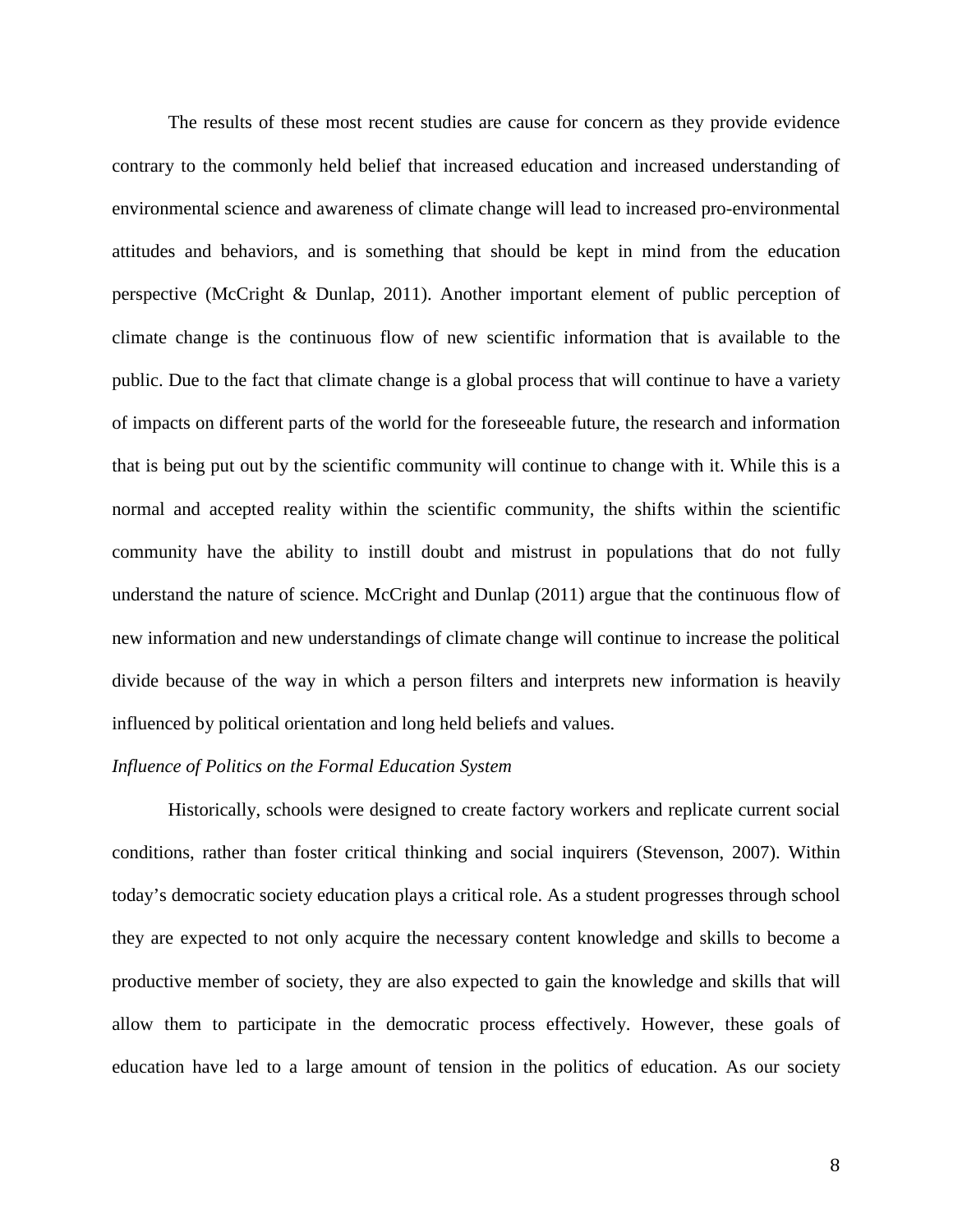continues to change and advance technologically, it becomes more and more necessary for our educational system to prepare our young people to meet increasingly complex challenging environments. However, the relationship between the education system and political systems make this critical shift a difficult, if not an impossible, task (Spring, 1993).

Spring (1993) describes the educational system of the U.S. and the politics within as a web of connecting intersections between governmental bodies, political parties, special interest groups, and experts. Within this complex web, decisions are multilayered as they are influenced by legislation and policies at the federal, state, and local levels. When examining the differences in political ideologies between the two major parties that exist in the U.S. a critical area of divergence that impacts education is the view on the size of the role that federal government should have when compared to state and local governments. The divide surrounding the role of the federal government and the growing political divide have a strong influence on whether or not environmental education is incorporated into school curriculum and also influence the specific content that is included and the manner in which content is presented to the students (McGinnis & Simmons, 1999; Elmore, 1997; Chapman, 2011).

While political ideology has a significant amount of influence on the curriculum and content that is presented in schools, the political debate and tension surrounding many important topics (often referred to as science, technology, and society (STS) issues or socio-scientific issues (SSI), including climate change) that will have large societal implications in the future puts large amounts of pressure on teachers and school administrators. In a study conducted by McGinnis and Simmons (1999), teachers reported that the controversial topics which they chose to include and/or exclude from their classrooms were heavily influenced by the political ideologies and values of the school administration and surrounding community. Therefore, while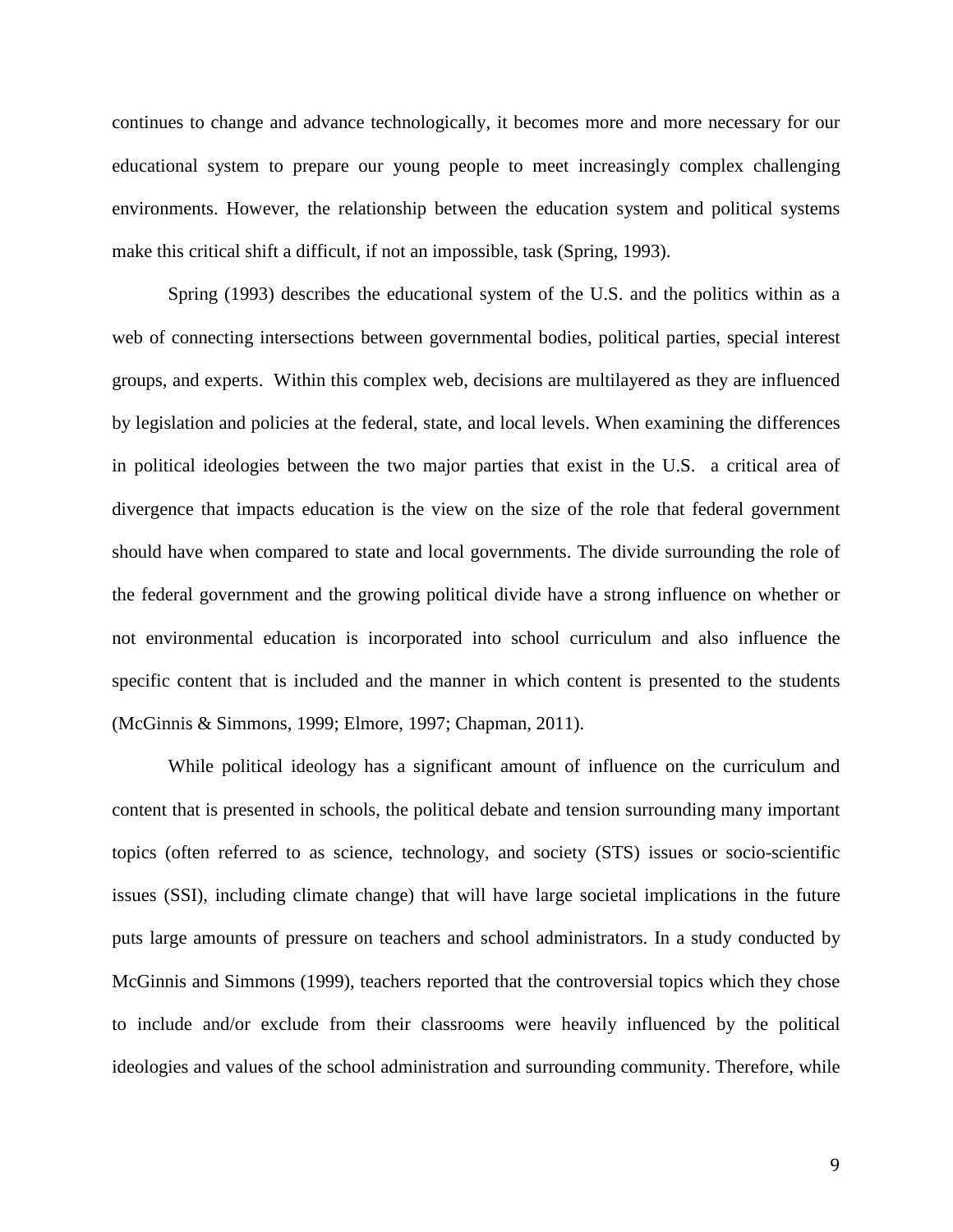a teacher may have felt that a certain topic was important for students to understand, they would often exclude it from the classroom curriculum due to community pressure. Elmore (1997) explains that the content that teachers present to their students is the result of the external political pressures placed on them by administrators and government officials.

In recent years, one of the largest political and financial incentives that have been driving schools is student performance on standardized tests. Standardized tests have not only become the most influential gauge of student performance, but also an evaluation of the competence of teachers and the school systems in which they operate (Elmore, 1997). Poor performance on these tests can result in significant changes in resources available to a school or school system and the ability for a school system to operate without significant intervention from government officials (Elmore, 1997; Spring 1993). In addition, standardized testing has historically focused on math, English, and language arts, and therefore teachers are incentivized to focus on these subjects while there is little time left to focus on science so that enough time is spent on content that will be tested (Bell et al, 2009).

Another significant tension within the public educational system is in the idea that education should remain neutral in its approach to all topics in order to present students with the necessary information to independently form their own ideas, opinions, and political views. Spring (1993) refers to the idea of neutral knowledge as flawed on multiple levels. First, a neutral, independent third party does not produce educational materials, such as textbooks. The textbook industry is a multimillion-dollar industry that is profit-driven and shaped by political forces (Spring, 1993). When a textbook is created it must be 'marketable' to a specific target audience or state to which a company wishes to sell the book. Second, the idea of 'neutral knowledge' places teachers and school administrators in an exceedingly complex and unrealistic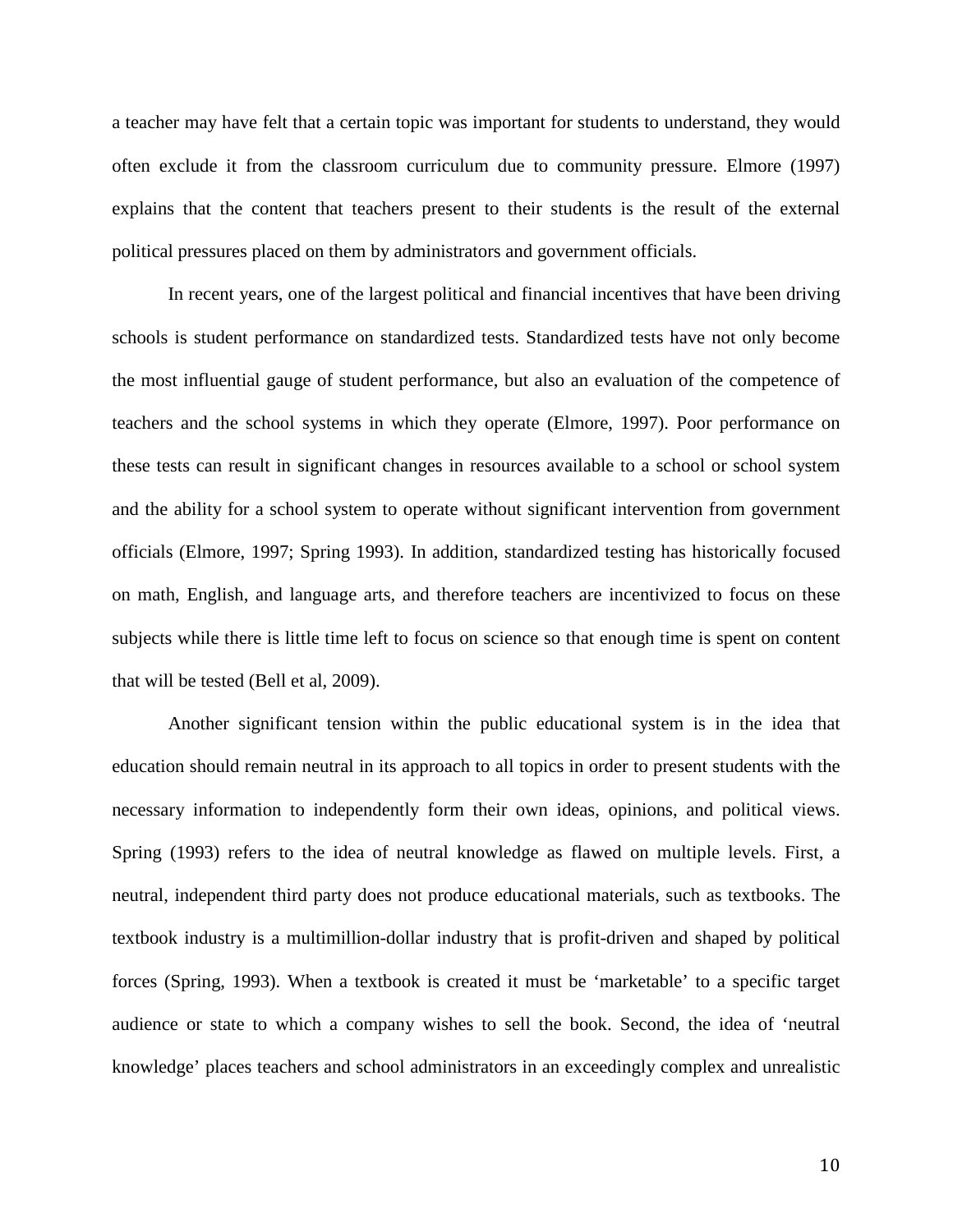situation. The idea that knowledge can be taught in a completely neutral and unbiased manner suggests that teachers have the ability to separate themselves from their own ideas, values, and beliefs; this is not possible. Sadler et al. (2006) argues that while it is inevitable for teachers to express their own values while teaching, the teacher must make a decision whether their values are expressed explicitly, or to hide them – expressing them implicitly.

In April 2013, the publication of the Next Generation Science Standards (NGSS) became an important step toward ensuring that our students are better prepared to understand and address the issue of climate change as they develop into the future leaders of our society. The NGSS are the first set of national science standards to explicitly include the topic of climate change (Hestness, McDonald, Breslyn, McGinnis, & Mouza, 2014). The NGSS are also unique in that while past national science standards and benchmarks were created and published to act as a guide for individual states as they developed their own standards, the NGSS were developed with the intention of being adopted in their entirety (Pruitt, 2014). Since its publication, 17 states and the District of Columbia have adopted the standards and begun the process of implementing them in their schools systems (Workosky, 2016). Pruitt (2014), who served as the coordinator of the development of the standards, explains that recent research conducted on science education was one of the driving forces in how the standards were constructed:

*"In embracing science education research, the NGSS represent performance expectations (PEs) that require all students have a deep understanding of smaller disciplinary core ideas (DCIs), are able to show evidence of that knowledge through scientific and engineering practices, and connect crosscutting concepts across disciplines." (p. 145)*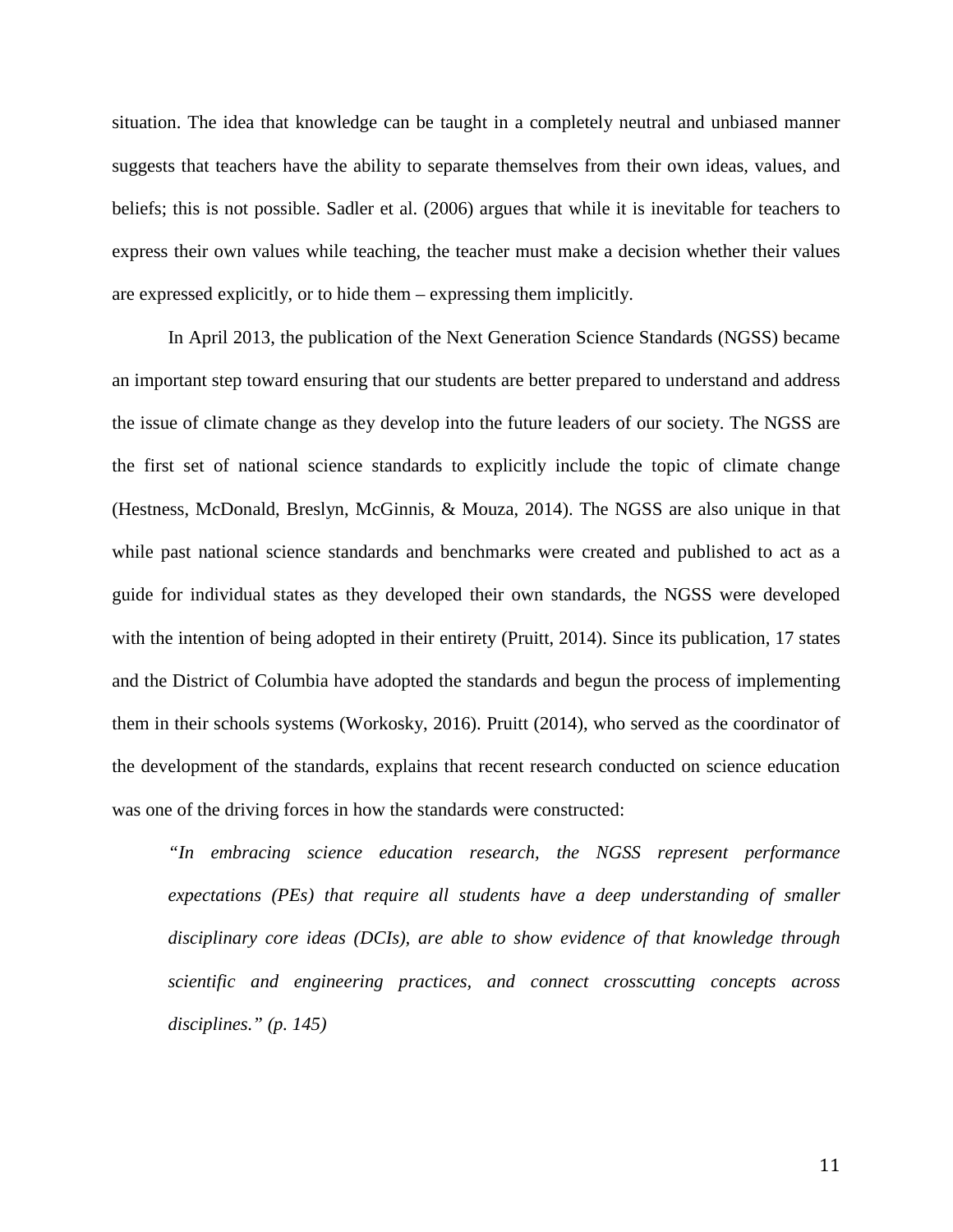While the NGSS have been developed to bridge the gap between education research and education practice, the research community has critically examined the inclusion of topics such as climate change, which includes discussion of sustainability. Feinstein and Kirchgasler (2014) examined how the NGSS define and frame the discussion of sustainability and discuss the implications on students' understanding of such a complex and dynamic topic.

An examination of education standards and practices in their historical context reveals that the way in which science education has framed the relationship between humankind and nature is a reflection of "the anxieties and priorities of the times" (Feinstein & Kirchgasler, 2014, p. 122). The NGSS are following the same pattern. Currently, the most visible discussion and debates surrounding climate change and sustainability have occurred in the context of politics, science, and technology. This has resulted in the emergence of 3 major themes: universalism, scientism, and technocentrism. The focus on these themes, which are also reflective of current trends in the natural sciences, fails to present the social and ethical complexities that are critical in the discussion of sustainability (Feinstein & Kirchgasler, 2014).

### *Informal Environmental Education*

Informal education, as described by Bell et al. (2009), is "characterized as learnermotivated, guided by learner interests, voluntary, personal, ongoing, contextually relevant, collaborative, nonlinear, and open-ended." In order to be successful, many of the current environmental education takes place in informal settings. Many organizations operate with the goal of fostering personal connections between participants and the environment to encourage pro-environment behaviors and attitudes.

Environmental education has changed as our relationship to the environment has evolved. When the U.S. was an agrarian society, people would naturally develop a knowledge base about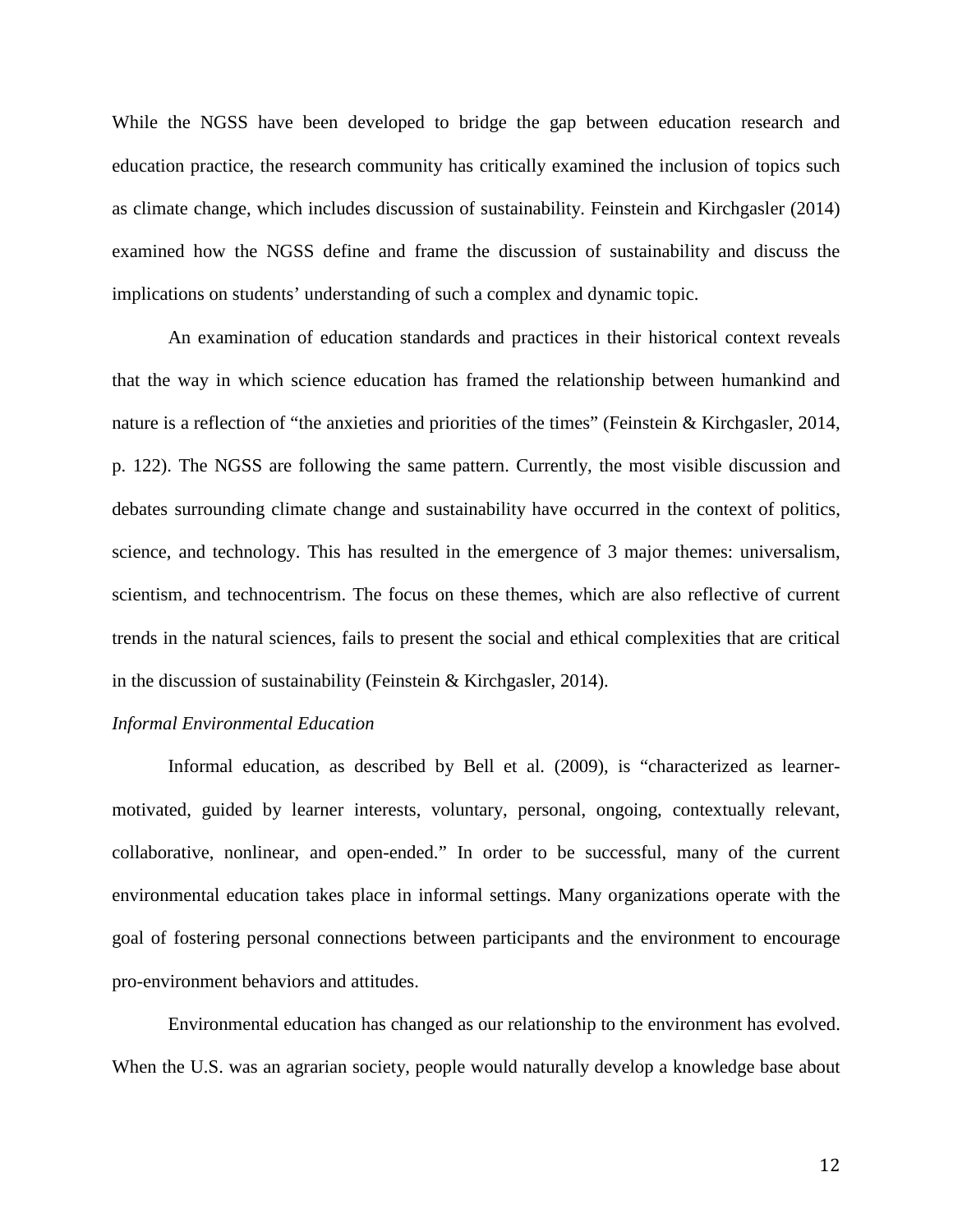the natural world through participation in activities such as "farming, gardening, and brewing alcohol" (Bell et al., 2009). Today, members of our urbanized society have a much different relationship and understanding of the natural world. As this relationship has changed, so has the nature of environmental education. Rather than occurring naturally through everyday tasks and experiences, environmental education, in a majority of the country, requires the creation and development of a personal connection to the natural world so that participants will be more inclined to development pro-environmental behaviors and attitudes (Stevenson, 2007).

Environmental education has had a similar evolution as our political ideology to environmental concerns. In the late 1960s and early 1970s, environmental education was widespread in schools for the same reason that it was supported by politicians from both sides of the aisle. The content included in the environmental education curriculum did not "challenge the socio-economic or political fabric" (Heimlich, 1993; Stevenson, 2007). When the shift began to occur in politics it was reflected in our schools. As with the formal education system, the field of environmental education is heavily impacted by politics and the political divides that exist in the U.S.

The increasingly partisan nature of environmental protection and environmental policy and the political discourse has had a significant impact on the field of environmental education and increased the level of scrutiny being used to evaluate these programs. Although the field has worked to create rigorous standards and improve methodologies, the field will continue to be controversial and to have its political critics (Holsman, 2001).

While politics and the overall political climate impact the field of environmental education from the outside, changes in the political and public spheres have also sparked debate and discussion as to what the overall goals should be and how best to reach those goals within

13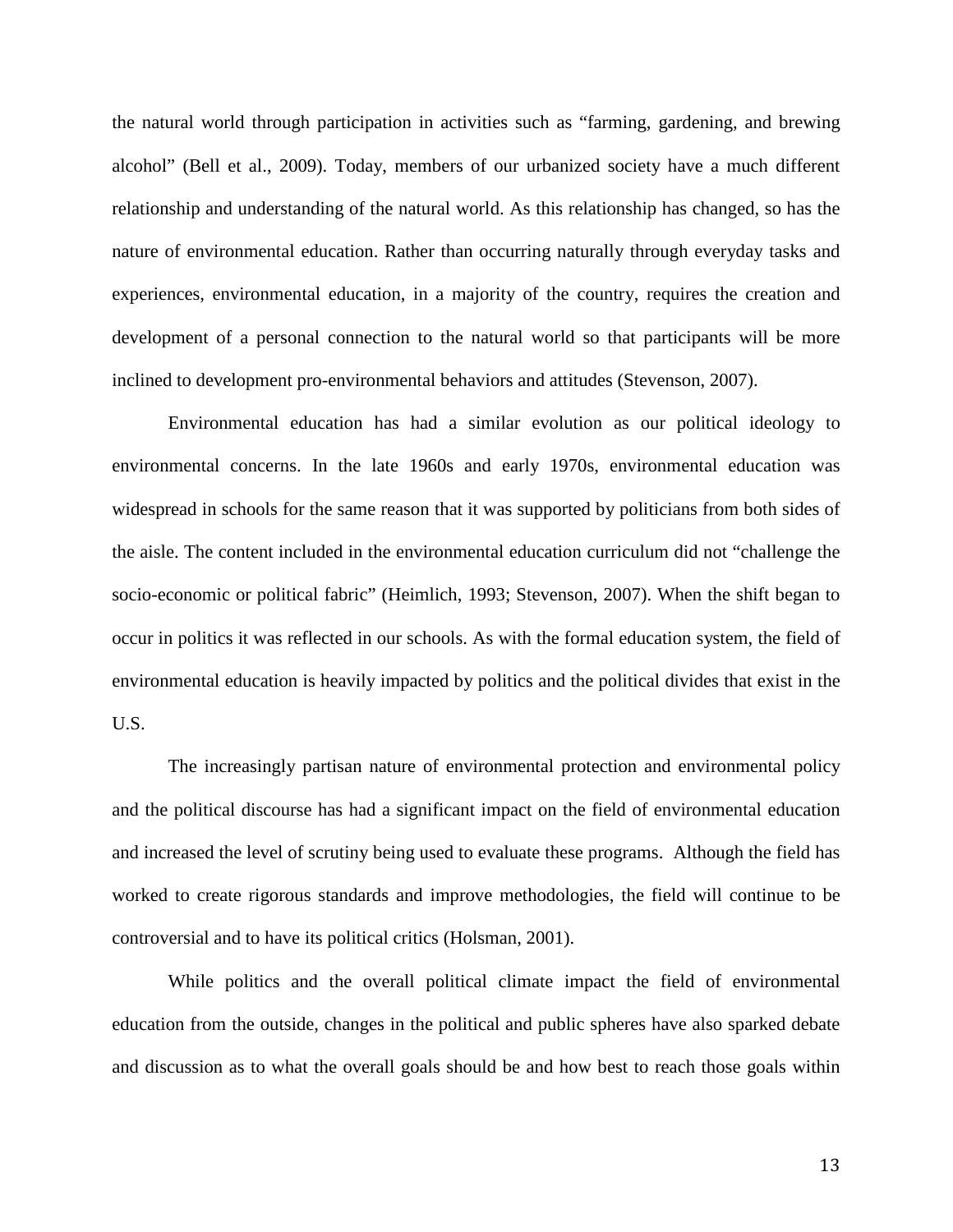the field. One of the dominant arguments is that environmental education needs to reach beyond a focus on short-term environmental problems and the 'immediate environment' (i.e., park or beach cleanups) (Tilbury, 1995). Rather, there has been a push to create environmental education with the ultimate goal of sustainable development (i.e., global warming) (Jickling & Walks, 2008; Tilbury, 1995). Environmental education for sustainable development differs from the current manifestation of environmental education in that it actively engages with both the politics and policies behind education and environmental protection, rather than trying to reach the 'goal' of neutral knowledge as is expected in the formal education realm.

Scholars argue that it is necessary for environmental education to been seen, addressed, and evaluated in its political context to create an environmental education for sustainable development. Holsman (2001) explains that attempting to understand and critique environmental education while removing it from its political context puts the field at a disadvantage. Similarly, Tilbury (1995) argues that achieving and maintaining sustainable development will require the "development of politically literate individuals." This vision of environmental education requires that students are not only aware of environmental issues, but also possess the ability to engage in the political discourse surrounding environmental protection and policy. The environment has developed into such a political wedge issue over the last few decades that environmental education is inherently political and students should learn all the necessary knowledge and skills to be able to separate and understand the scientific and political arguments and foster not only scientific understanding but also a "commitment to activism" (Stevenson, 2007; Hodson, 2003). *Bridging Informal and Formal Education* 

In response to the publication of the NGSS, the need for educators to be able to effectively provide climate change education significantly increased in the states that have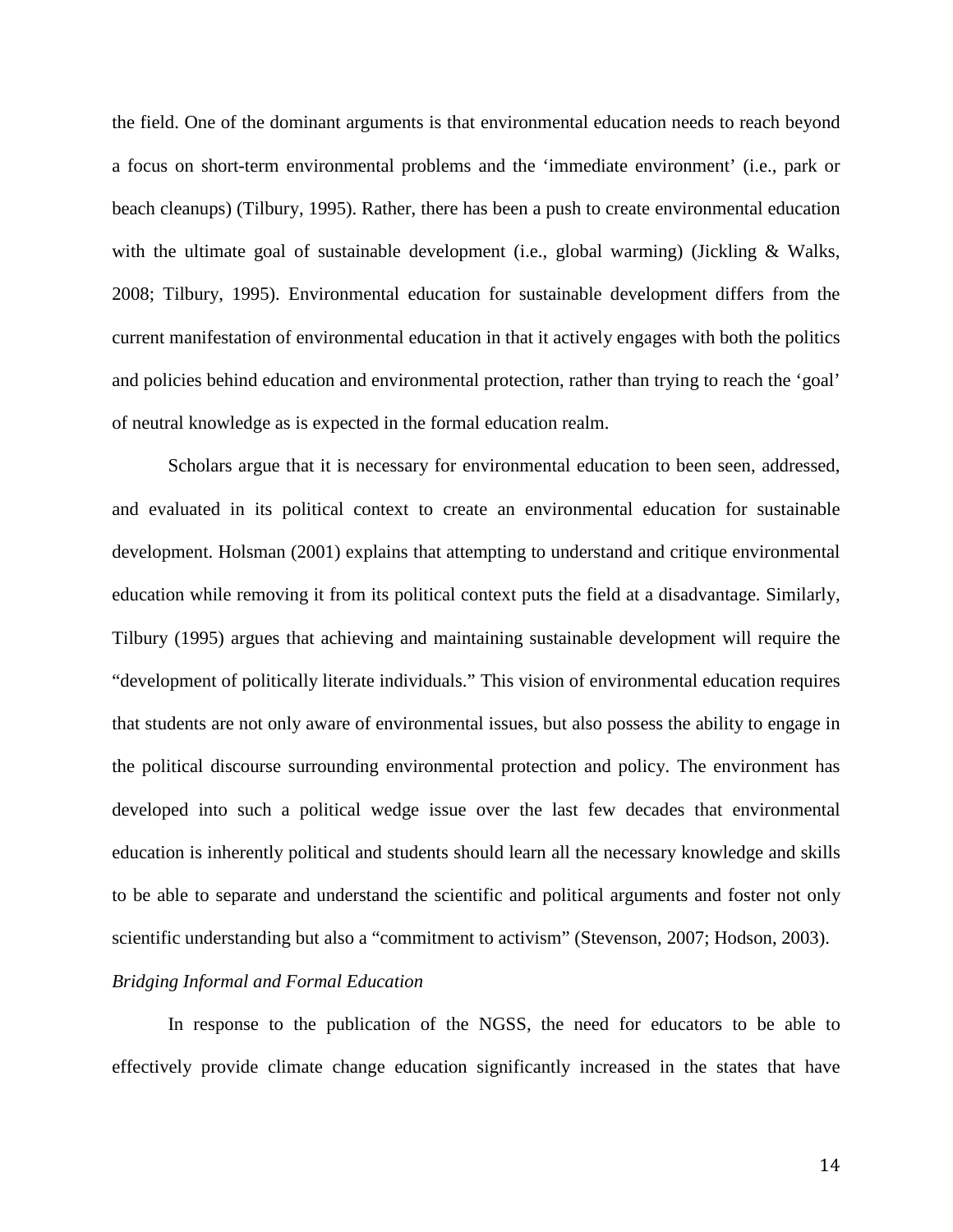chosen to adopt the standards. After an analysis of the standards and current literature, Hestness et al (2014) argue that a lack of confidence about teaching climate change was a critical factor for teachers. In order to address the concerns that teachers expressed, a model for professional development was provided. This model focused on the collaboration between educations from both formal and informal institutions, as well as scientists, and education researchers. The collaboration allowed the educators to practice and receive feedback from colleagues before bringing the lesson to the classroom. In order to help educators present lessons that were more engaging for their students, the professional development model also focused on addressing climate change "through the lens of regional observations, with the goal of supporting learners in constructing explanations about climate change relevant to their own lives and communities." (Hestness et al, 2014, p. 325).

Within the U.S., the vast majority of the debate that surrounds education is about the formal education system that spans primary and secondary grades. However, the average person in the U.S. only spends "between 14% and 18% of their waking time in school," therefore limiting the debate and discussion regarding education to the formal education system is neglecting over 80% of the potential learning time that a person has throughout their lifetime (Riedinger & McGinnis, 2017). With all of the challenges and barriers that the formal education system must navigate it is clear that "schools cannot act alone," especially in regards to science instruction (Bell et al., 2009). One way to create and foster more meaningful and holistic science learning opportunities and alleviate some of the pressure that is being placed on the formal education system is to bridge the gap between formal and informal education sectors is by creating communities of practice (U.S. Department of Education, 2016).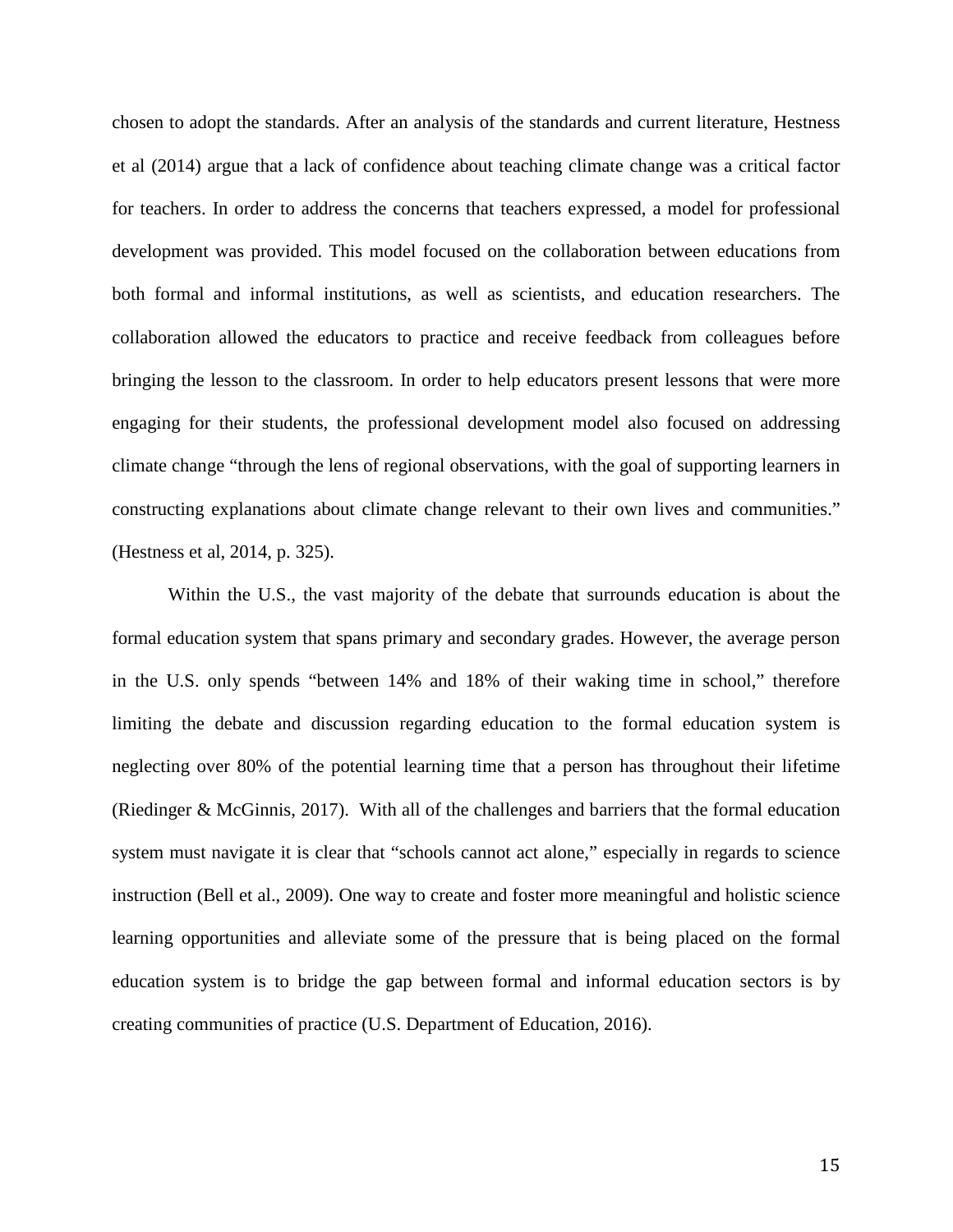The relationship between these different learning environments is currently "unclear and contested" which acts as a significant challenge in creating holistic learning communities (Bell et al., 2009). By establishing clear connection between informal and formal education settings, students could actively engage with their community while still in the formal educational system and would become life-long learners, becoming more aware of learning opportunities long after they leave the formal education system. By challenging the learning paradigm, blurring the sharp distinctions between formal and informal learning and the settings in which an educational experience takes place, learning is positively impacted (Eshach (2007.) By combining informal and formal education, educators can take advantage of the benefits that each provides and present a more holistic picture of the complexities of real-world problems (Dorie & Tal, 2000). While informal environments are driven by learner interest and create more personal learning experiences, the formal environment can "create a frame for the transfer of knowledge" which helps ensure the learner acquires the knowledge and skill sets that are deemed valuable by society (Holsman, 2001; Bell et al. 2009). Informal education also has the benefit of being able to reach people of all ages and appeal to a range of intelligences (ex. interpersonal, spatial, musical, and intrapersonal) and learning styles. Constructing bridges between the formal and informal education allows for those no longer in the formal system to better recognize and engage in learning opportunities when they present themselves (Eshach, 2007). While the development of communities of practice is beneficial for STEM education as a whole, there are particularly significant benefits specifically for the field of environmental education.

Dorie and Tal (2000) described a model for a mixed formal and informal STS curriculum in which student's engaged with relevant societal issues in school, their community, and local industry. By using an STS topic in a curriculum that integrated learning outside of the school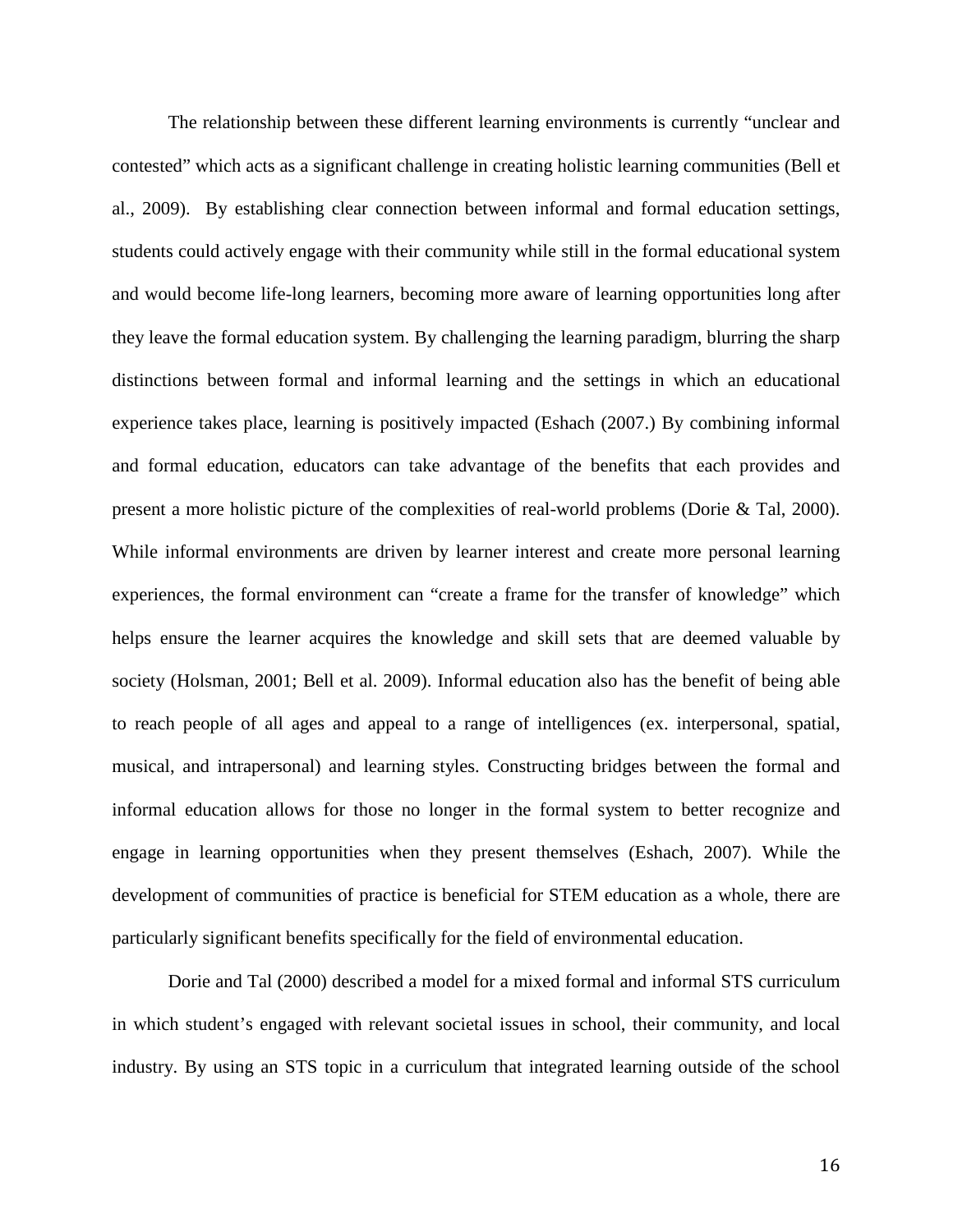setting and school hours and engaging with community members, students were able to gain a more sophisticated view of the environmental problem they were engaging in, asked more questions, and internalized the issue being addressed (Dorie & Tal, 2000). Along similar lines, Payne (2006) calls for an environmental education curriculum in schools that is more reflective of their informal counterpart, in that students should actively engage in the reflexive process and examine their behaviors and attitudes and the impact that they have on the problem that is being addressed. McGinnis et al. (2012) highlights that it is not only the student that can benefit from the integration of the formal and informal science education sectors; there can also be important benefits for the preparation of pre-service teachers as well. The teacher candidates engagement in informal learning and teaching experience can also help boost their own interest and engagement with science content and inquiry (McGinnis et al, 2012). By boosting the confidence and knowledge of pre-service teachers surrounding complex issues such as climate change will increase the effectiveness when engaging their own students in the same topic.

Now, more than ever, there is a need for developing effective STEM and environmental education. As Hodson (2003) explains, "for the first time in history, we are educating students for life in a world about which we know very little…" (p. 648). Our society is facing an environmental crisis on a global scale, which can be difficult for people to understand. We are currently at a critical crossroad where our traditional economic and societal values are in direct conflict with the future ecological health. For our society to be able to work toward a solution successfully, we must expand our definition of education and build larger and more comprehensive educational communities to foster a more holistic approach and truly embrace the idea of life-long learning.

# **Implications and Conclusions**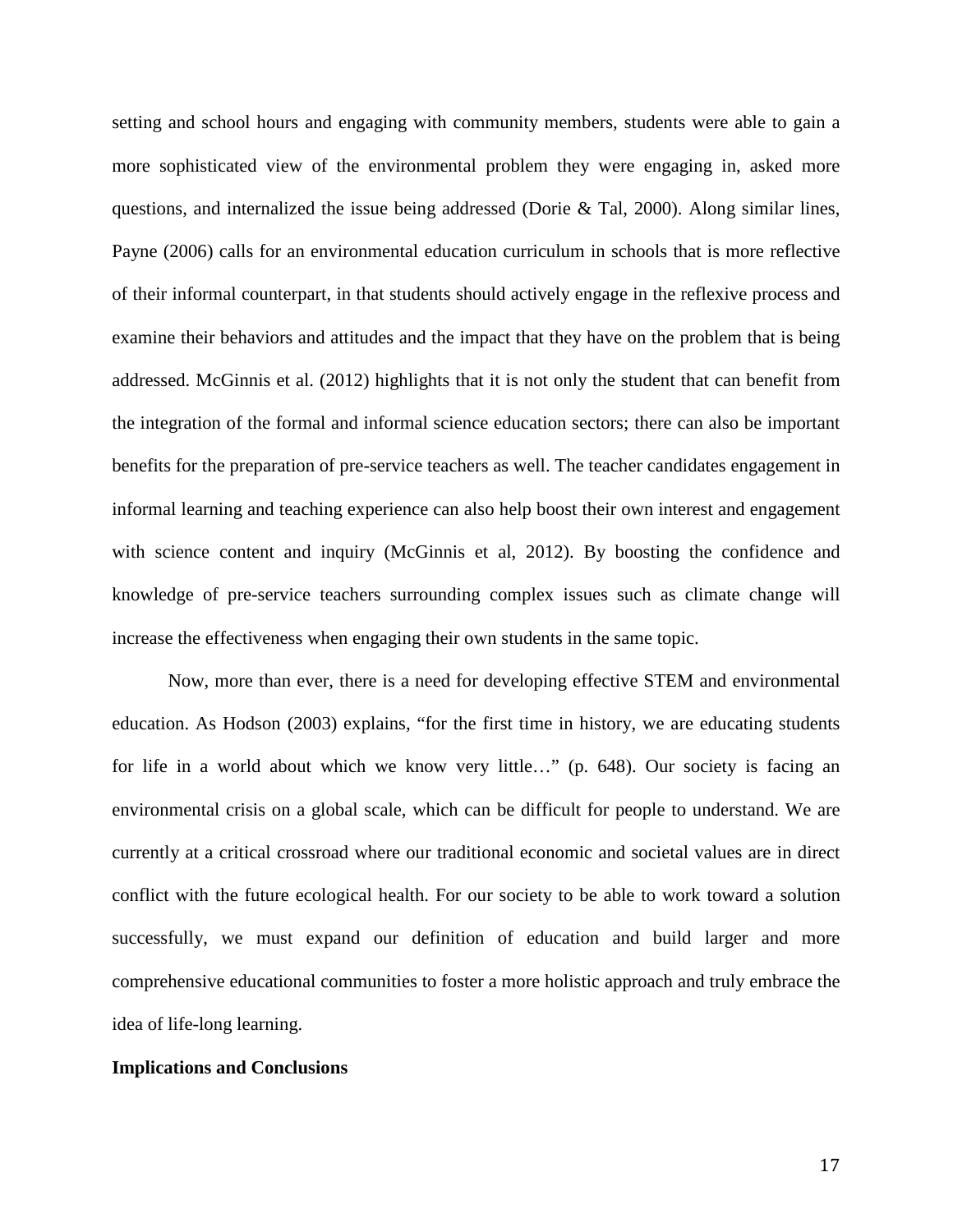Climate change is quickly becoming a defining issue of our generation. However, the 2016 presidential election highlighted the increasing political divide that has formed around the issue. Since the beginning of the environmental movement in the 1960s, the increasing connection between climate change and what is perceived as the economic well being of the U.S. has resulted in climate change becoming a political wedge issue at the center of public debate, rather than a scientific issue (Hamilton, 2011; McCright & Dunlap, 2011). The strong link between climate change and politics has had a substantial impact on the ability of the formal education system to bring the subject into the classroom, with increasing pressure on teachers to present 'neutral knowledge' and separate content from the political debates that occur outside of the school (Spring, 1993). While the inclusion of climate change in the NGSS is an important step in teaching climate change to students, the standards have only been adopted by 17 states across the U.S. (Workosky, 2016). Similarly, the adoption of standards that include climate change content are only targeting students who are currently in grades K–12. At the rate in which the effects of climate change are beginning to occur, the U.S. needs to begin actively working toward solutions.

Informal environmental education is a field that has the potential to have a significant impact on the ways in which the U.S. deals with climate change. Environmental education, especially the topic of climate change, is an inherently political and controversial issue, due to the association between corporate and community environmental practices and economic growth. The variety of environments and contexts in which informal environmental education occurs, allows the field to reach people of all ages and from different parts of the country. The increased flexibility in informal learning environments is beneficial in that experiences are initiated by learners, are learner centered, non-threatening, and conducive to the formation of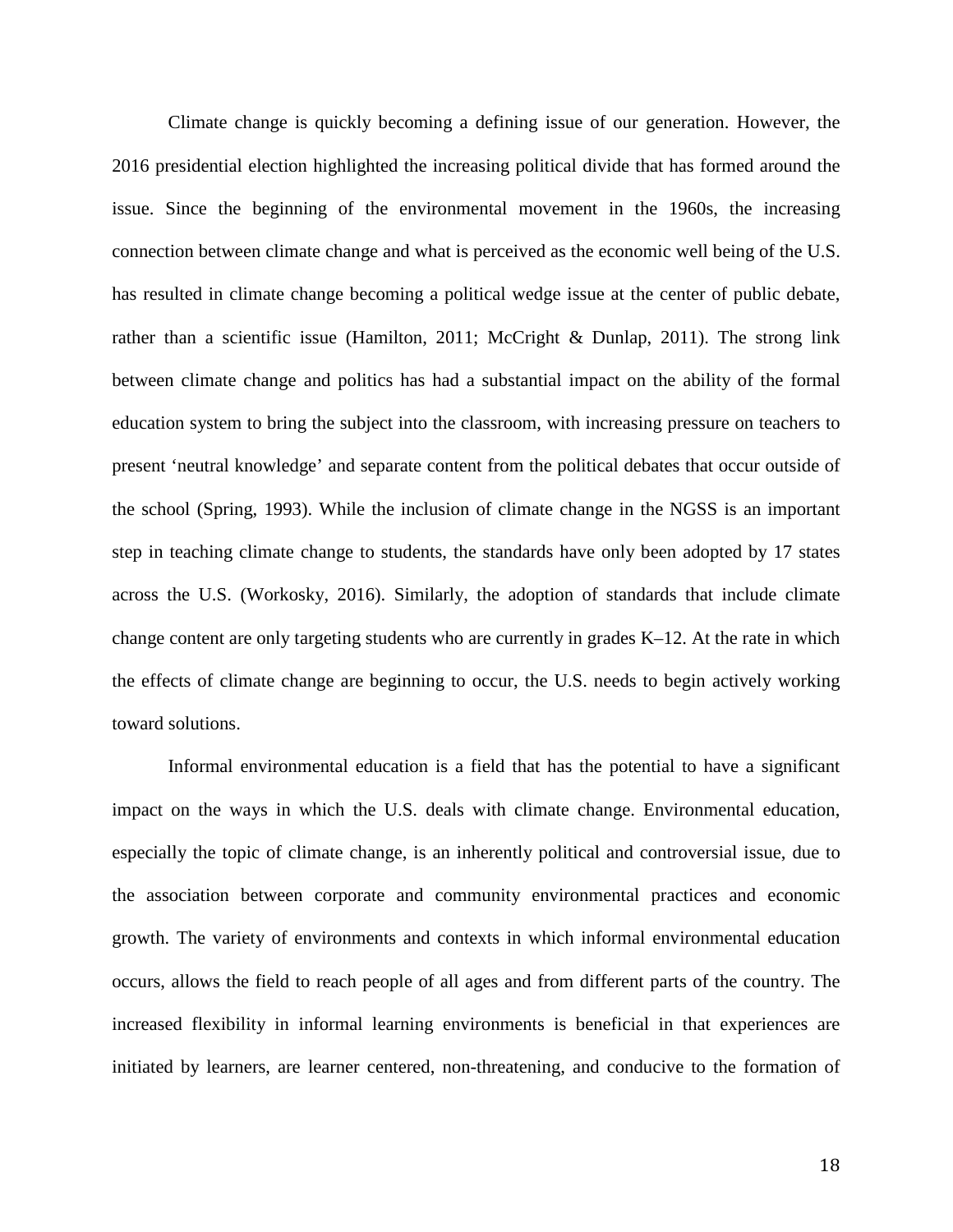personal connections. These experiences create more lasting and meaningful memories from the experience (Bell, Lewenstein, & Feder, 2009). Heimlich (1993) argues that if we accept the "assumption that learning is a natural activity," then the goal of informal education is to "enhance the human nature of inquiry" (p. 4). He goes on to explain:

*"The success of [an informal] environmental program resides with the true responsiveness of the program to the needs and wants of the learners, not the perceived wants and needs of the learners by the institution or by the individual educator." (p.5)*

The MADE CLEAR Learning Sciences Team at the University of Maryland has taken many of these ideas into account in the development of lesson plans to engage pre-service teachers with the topic of sea level rise [\(see appendix](http://www.climateedresearch.org/publications/2017/Freeland-Spring-2017-Appendix-SLR.pdf)). Throughout the three sessions participants not only learn the scientific concepts that are involved in sea level rise, they also engage in place based reflexive practice. One of the most important features is the final session of the curriculum. During this lesson participants use what they have learned and observed to help them transition to a global perspective. By transitioning to a global perspective participants are introduced to topics such as climate justice and economic implications, both of which have strong ties to the current political climate.

It will become increasingly necessary to widen our definition of education. Developing 'life-long learners' is often discussed as one of the goals of our educational system, but there is limited discussion in making meaningful and lasting connections between the formal education system and the field of informal education, especially for those who are no longer in school. With the rate at which our environment will be changing in the coming years and the continued development of the political divide concerning environmental policy, informal environmental education is at a critical intersection, to both help create a climate-literate and politically literate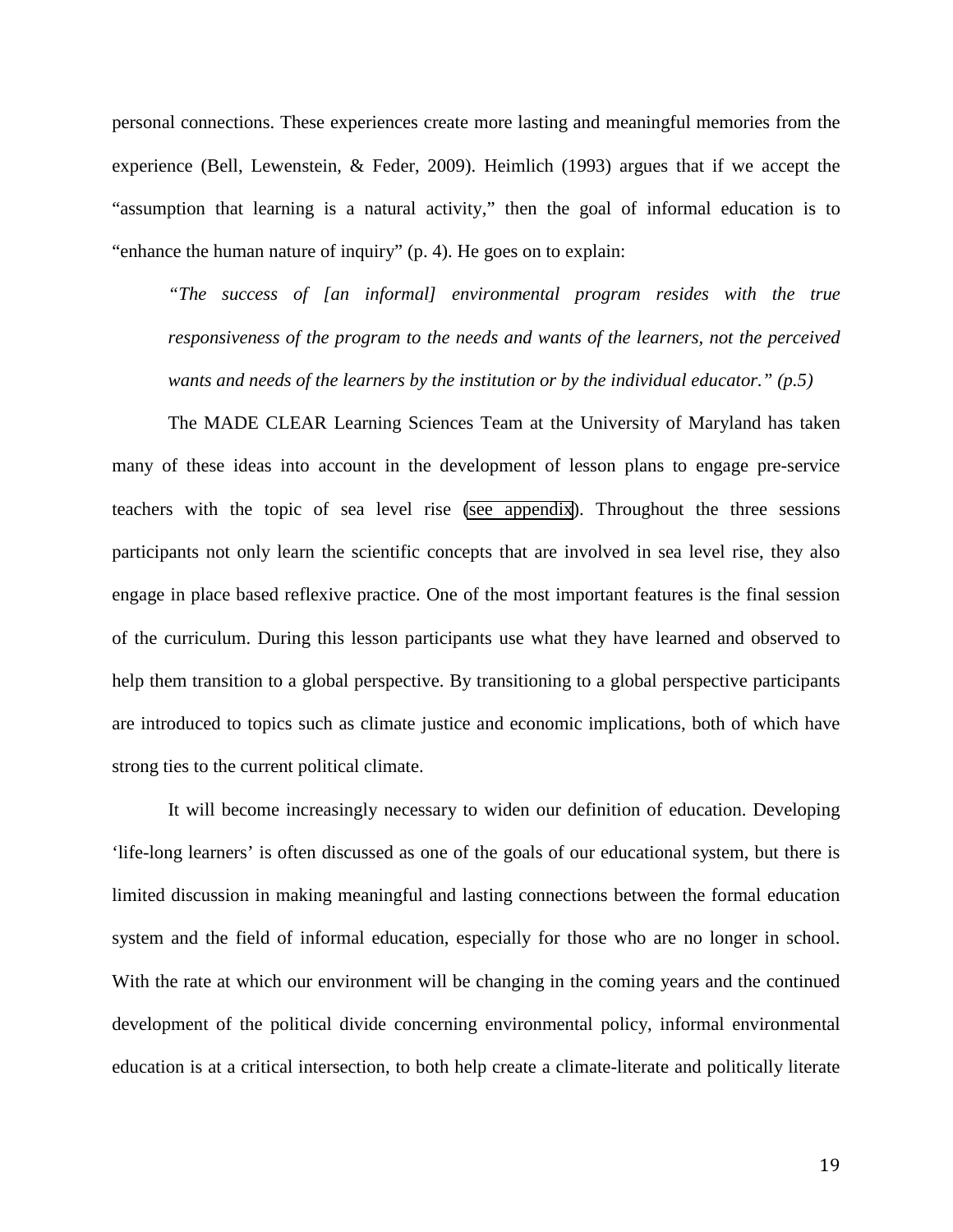population. Forsyth (2009) explains the necessity of being able to see "the evolution of environmental facts and knowledge" as a piece of the debate and discussion that is taking place, rather than a starting point for environmental debate (p.1). The development of political literacy through the topic of climate change has the ability to begin to heal the political divide that has been created in our society.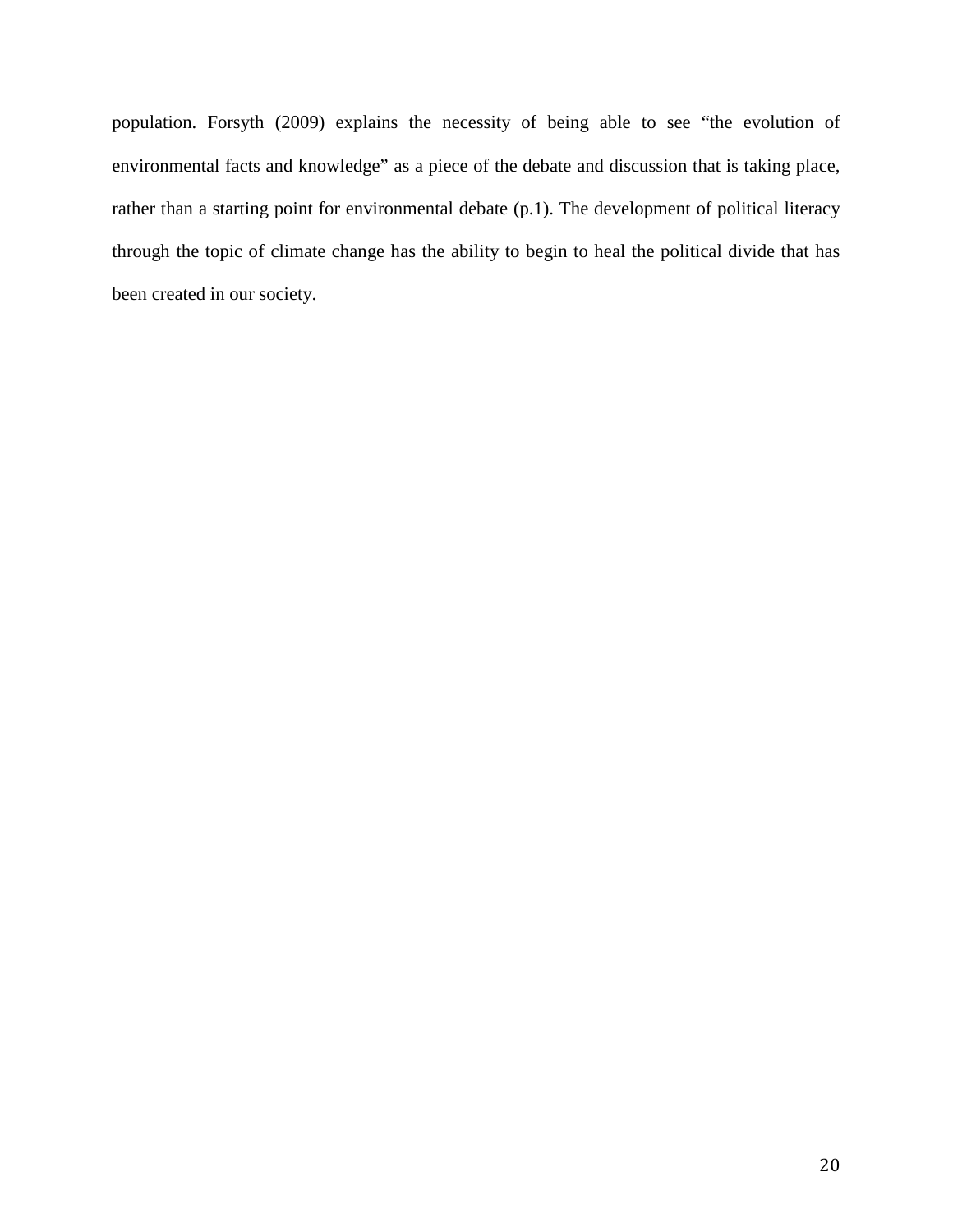# **References:**

- Bell, P., Lewenstein, A. W., and Feder, M.A. (Eds.). (2009). *Learning Science in Informal Environments: People, Places, and Pursuits.* Washington, D.C.: National Academies Press.
- Buttel, F. H. and Flinn, W. L. (1978). The Politics of Environmental Concern: The Impacts of Party Identification and Poltiical Ideology on Environmental Attitudes. *Environment and Behavior.*
- Chapman, D. (2004). Environmental Education and Politics: Snakes and Ladders Revisited. *Australian Journal of Environmental Education*, 20 (2). 23- 30.
- Chapman, D. J. (2011). Environmental Education and the Politics of Curriculum: A National Case Study. *The Journal of Environmental Education.* 42(3). 193-202. DOI: 10.1080/00958964.2010.526153
- Dorie, Y. J. and Tal, R.T. (2000). Formal and Informal Collaborative Projects: Engaging Industry with Environmental Awareness. *Science Education.* 84. 95-113.
- Dunlap, R. E. and Van Liere, K. D. (1978). The "New Environmental Paradigm." *Journal of Environmental Education. 9. 10-19.*
- Elmore, R. F. (1997). The Politics of Education Reform. *Issues in Science and Technology, 14(1). 41-49.*
- Eshach, H. (2007). Bridging In-School and Out-of-School Learning: Formal, Non-Formal, and Informal Education. *Journal of Science Education and Technology*, 16(2). 171-190. DOI: 10.1007/s10956-006-9027-1
- Feinstein, N. W., Kirchgasler, K. L. (2014) Sustainability in science education? How the Next Generation Science Standards approach sustainability and why it matters. *Science Education.* 99(1), 121 – 144. DOI: 10.1002/sce.21137
- Forsyth, T. (2009). *Critical Political Ecology: The Politics of Environmental Science*. New York, NY: Routledge.
- Hamilton, L. C., (2011). Education, Politics and Opinions About Climate Change Evidence for Interaction Effects. *Climate Change.* 104. 231-242.
- Heimlich, J. (1993). Nonformal Environmental Education: Toward a Working Definition. *The Environmental Outlook: ERIC/CSMEE Information Bulletin*. 1-8.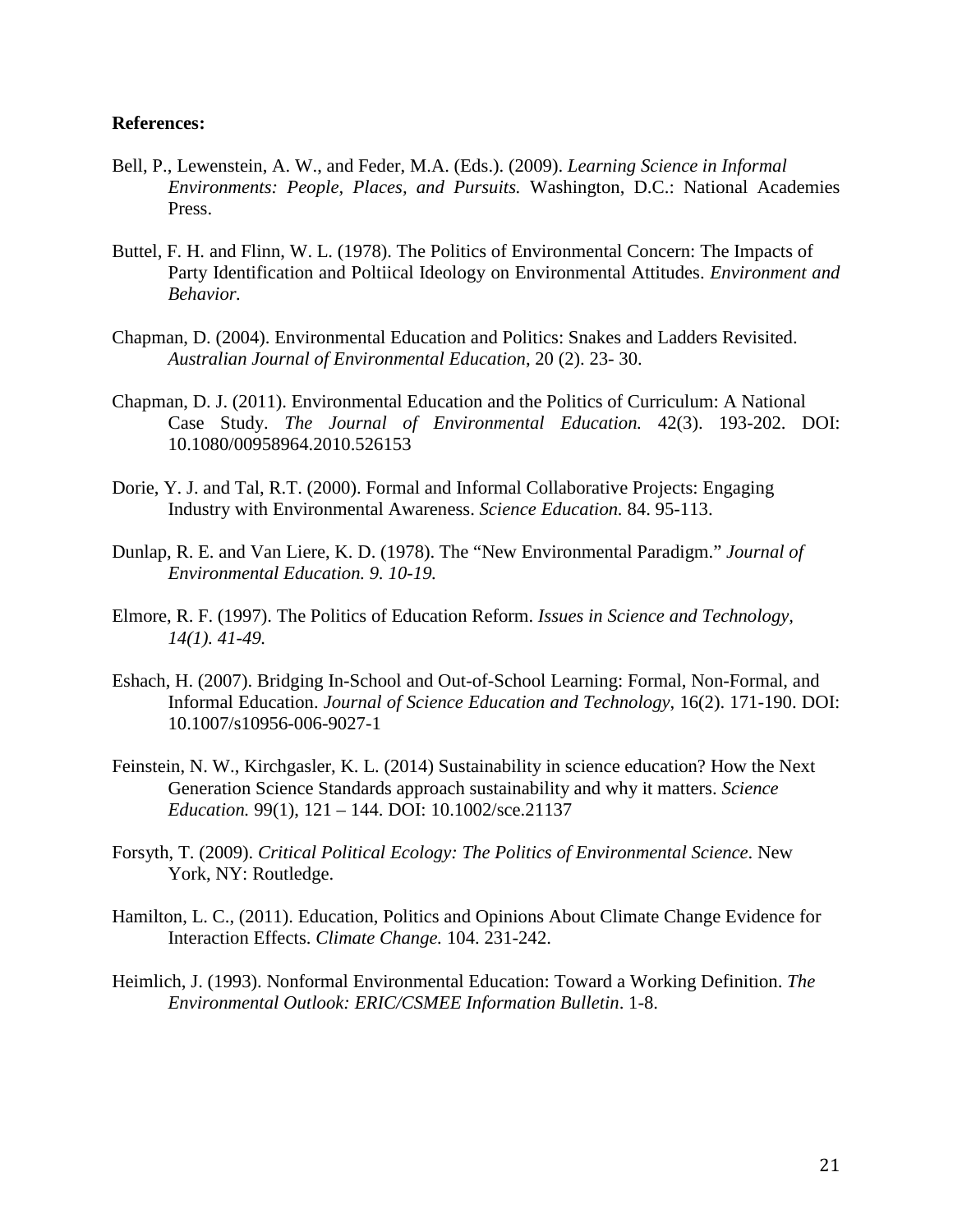- Hestness, E., McDonald, R. C., Breslyn, W., McGinnis, J. R., and Mouza, C. (2014). Science teacher professional development in climate change education informed by the Next Generation Science Standards. *Journal of Geoscience Education*, 62(3), 319 – 329. DOI: 10.5408/13-049.1
- Hiltzik, M. (2017, May 1). Column: Trump's EPA has started to scrub climate change data from its website. *Las Angeles Times*. Retrieved from http://www.latimes.com/business/hiltzik/la-fi-hiltzik-epa-climate-20170501-story.html
- Hodson, D. (2003). Time for Action: Science Education for an Alternative Future. *International Journal of Science Education.* 25(6). 645-670. DOI: 10.1080/090500690305021
- Holsman, R. H. (2001). Viewpoint: The Politics of Environmental Education. *The Journal of Environmental Education,* 32(2). 4-7. DOI: 10.1080/0100958960109599131
- Jickling, B. and Wals, A. E. J. (2008) Globalization and Environmental Education: Looking Beyond Sustainable Development. *Journal of Curriculum Studies.* 40(1). 1 – 21. DOI: 10.1080/00220270701684667
- Ki-Moon, B., & Stavins, R. (2017, April 27). Column: Why the U.S. should remain in the Paris climate agreement. *PBS News Hour*. Retrieved from http://www.pbs.org/newshour/making-sense/column-u-s-remain-paris-climateagreement/
- Kollmus, A. and Agyeman, J. (2002). Mind the Gap: Why Do People Act Environmentally and What are the Barriers to Pro-Environmental Behavior? *Environmental Education Research.* 8(3). 239-260. DOI: 10.1080/13504620220145401
- McCright, A. M. and Dunlap, R.E. (2011). The Politicization of Climate Change and the Polarization in the American Public's Views of Global Warming, 2001-2010. *The Sociological Quarterly*, 52(2). 155-194. DOI: 10.1111/j.153-8525.2011.01198.x
- McCright, A. M., Xiao, C., and Dunlap, R.E. (2014). Political Polarization on Support for Government Spending on Environmental Protection in he U.S.A., 1974 – 2012. *Social Science Research.* 48. 251-260.
- McGinnis, J. R., Hestness, E., Riedinger, K., Katz, P., Marbach-Ad, G. & Dai, A. (2012). Informal science education in formal science teacher education. In K.Tobin, B., Frasier, & C. McRobbie (Eds.), *Second International Handbook of Science Education* (pp*.*1097- 1108). The Netherlands: Kluwer. DOI 10.1007/978-1-4020-9041-7.
- McGinnis, J. R. and Simmons, P. (1999). Teachers' Perspectives of Teaching Science-Technology-Society in Local Cultures: A Sociocultural Analysis*. Science Education.* 83. 179-211.